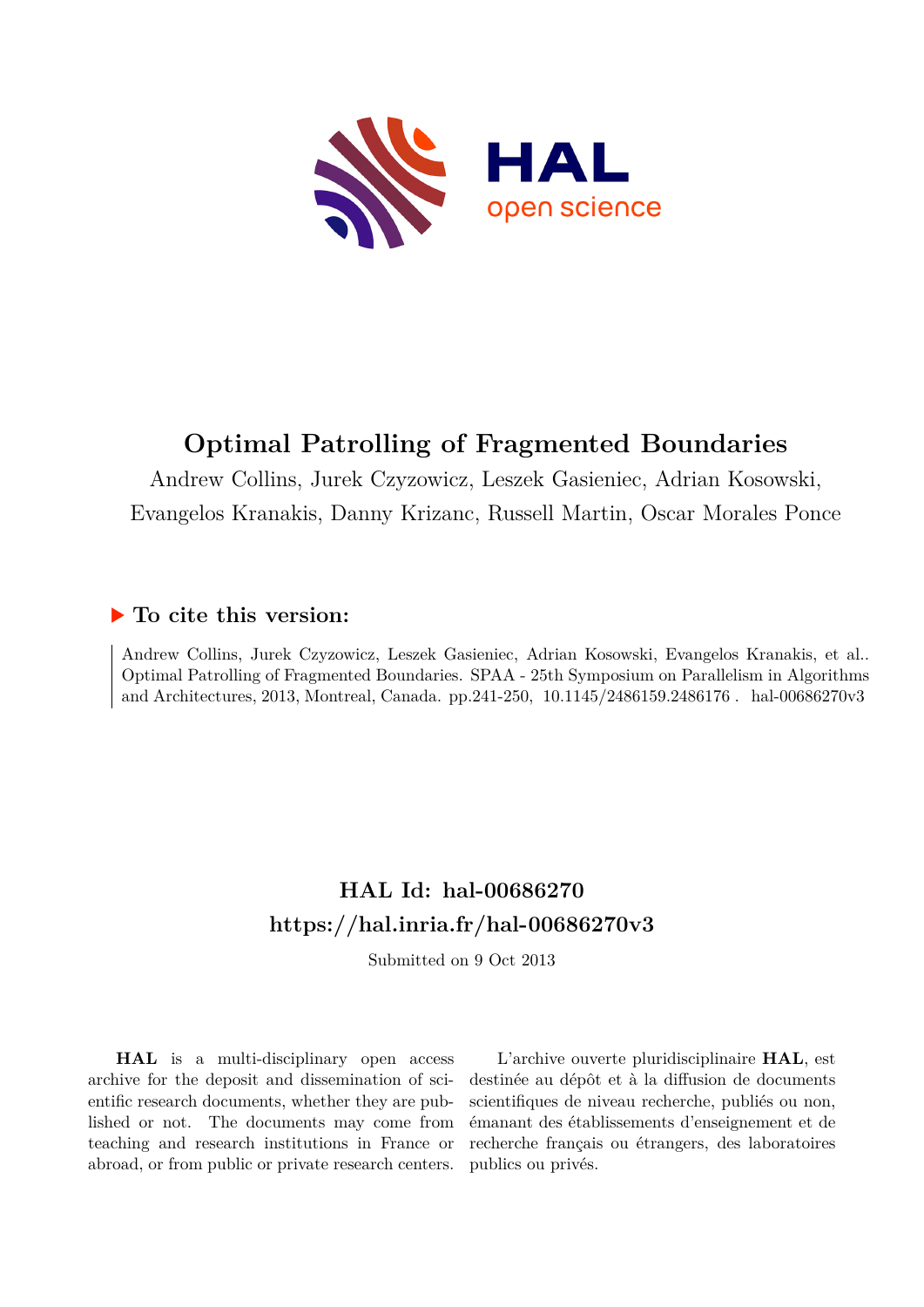# Optimal Patrolling of Fragmented Boundaries

| <b>Andrew Collins</b>                       |  | Jurek Czyzowicz                                    |  |                                                  |  |
|---------------------------------------------|--|----------------------------------------------------|--|--------------------------------------------------|--|
| University of Liverpool                     |  | Université du Québec en Outaouais                  |  |                                                  |  |
| Leszek Gasieniec<br>University of Liverpool |  | Adrian Kosowski<br><b>INRIA Bordeaux Sud-Ouest</b> |  | Evangelos Kranakis<br><b>Carleton University</b> |  |
| Danny Krizanc                               |  | <b>Russell Martin</b>                              |  | <b>Oscar Morales Ponce</b>                       |  |
| Wesleyan University                         |  | University of Liverpool                            |  | Chalmers University of Technology                |  |

#### Abstract

A set of mobile robots is deployed on a simple curve of finite length, composed of a finite set of *vital segments* separated by *neutral segments*. The robots have to patrol the vital segments by perpetually moving on the curve, without exceeding their maximum speed. The quality of patrolling is measured by the *idleness*, i.e., the longest time period during which any vital point on the curve is not visited by any robot. Given a configuration of vital segments, our goal is to provide algorithms describing the movement of the robots along the curve so as to minimize the idleness.

Our main contribution is a proof that the optimal solution to the patrolling problem is attained either by the *cyclic strategy*, in which all the robots move in one direction around the curve, or by the *partition strategy*, in which the curve is partitioned into sections which are patrolled separately by individual robots. These two fundamental types of strategies were studied in the past in the robotics community in different theoretical and experimental settings. However, to our knowledge, this is the first theoretical analysis proving optimality in such a general scenario. Throughout the paper we assume that all robots have the same maximum speed. In fact, the claim is known to be invalid when this assumption does not hold, cf. [Czyzowicz et al., *Proc*. ESA 2011].

Keywords:Algorithms, Mobile robots, Boundary patrolling, Idleness, Cycle

### 1 Introduction

Protecting an environment by a set of stationary or mobile point-guards has been studied before in many various scenarios. The problem of patrolling a one-dimensional boundary using mobile robots has many real-world applications, and is extensively studied under the names of *boundary patrolling* and *fence patrolling* in the robotics literature. In order to prevent an intruder from penetrating into a protected region, the boundary of the region must be patrolled. Some parts of the boundary may be monitored with stationary devices like sensors or cameras (or they do not need to be monitored at all), while other portions require the aid of moving robots such as walking guards, illumination rays, mobile robotic devices, etc. Since the feasibility of an intrusion likely depends on the time during which the intruder remains undiscovered, it is important to design patrolling protocols which minimize the time during which boundary points are unprotected.

Some portions of the boundary may be unpenetrable at all, or they may be monitored with stationary devices like sensors or cameras. This paper is devoted to the scenario in which only a finite set of boundary segments, referred to as *vital regions*, need to be patrolled by a set of k mobile robots. The remaining part of the boundary, called *neutral regions*, do not have to be monitored by the mobile robots, but may nevertheless be traversed by a robot since this may be the way to reach one vital region from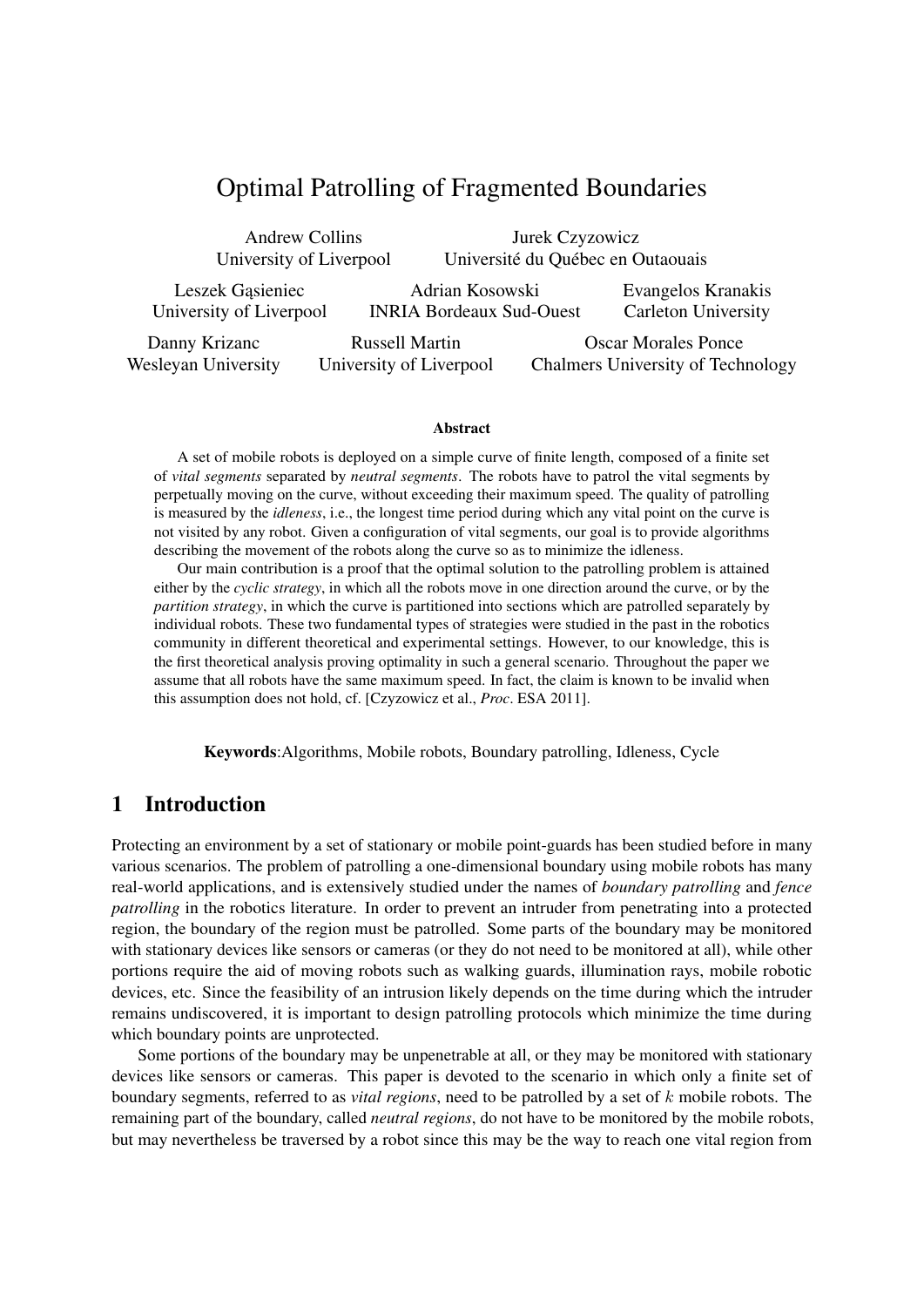another. We study the problem of patrolling with the goal of minimizing the idleness of points located in the vital regions, i.e., the longest time during which such a point remains unvisited by a robot. We assume that at any time during the traversal the speed of each robot cannot exceed a certain maximum value, identical for all robots. Our goal is to define a set of functions describing the trajectories of all the robots in time.

The most common heuristics adopted in the past to solve a variety of patrolling problems include the *cyclic strategy*, where robots move in one direction around the cycle covering the environment, and the *partition strategy*, in which the environment is partitioned into sections patrolled separately by individual robots (or subsets of robots), using the terminology introduced in [6]. However, to the best of our knowledge, no theoretical studies formally proving the optimality of such approaches in this setting were done in the past.

It is worth noting, that in the more heterogeneous scenario where robots have different maximum speeds, neither the cyclic strategy nor the partition strategy leads to the optimal performance. In fact, it has been shown in [11] that for the case of 3 mobile robots with different maximal speeds patrolling a cycle (forming a single vital region), neither a partition strategy nor a cyclic strategy is optimal. It turns out that a specific hybrid strategy is better than each of these two fundamental approaches.

#### 1.1 Model, Preliminaries, and Notation

We consider  $k \geq 1$  mobile robots traversing a continuous rectifiable curve C.

Definition 1.1 (Traversal strategy (or schedule) on a curve) *Consider a rectifiable curve* C*. A traversal strategy for a single mobile robot is a continuous function*  $f : [0, +\infty) \to C$  *such that*  $t \mapsto f(t)$ *, whereby*  $f(t)$  *is the position of the robot on the curve at time*  $t \geq 0$ *. More generally, for* k *mobile robots, a traversal strategy consists of* k *such continuous functions, one for each mobile robot.*

Without loss of generality, we will assume that  $C$  is either a segment of unit length (in the case when  $C$  is an open curve), or a cycle of unit perimeter (when  $C$  is a closed curve). In both cases, we will use the notation  $[0, 1]$  to parameterize the curve, noting that in the case of the cycle, points 0 and 1 are identified with each other. All robots may move along  $C$  at speeds not exceeding a given maximum value. For simplicity of notation, we set a unit of speed for which this maximum speed is equal to 1.

**Definition 1.2 (Unit maximum speed)** Let  $dist(p, q)$  denote the distance between points  $p, q \in C$  along *the curve* C*. We say that the traversal strategy for* k *robots respects the robots' unit maximum speed if for any*  $1 \le r \le k$  *and any*  $t_1, t_2 \in [0, +\infty)$  *we have*  $\frac{dist(f_r(t_1), f_r(t_2))}{|t_1 - t_2|} \le 1$ *.* 

We remark that since the distance metric  $dist(p, q)$  only needs to capture the time required for a robot to travel between  $p$  and  $q$ , and does not have to correspond to the physical distance between points in a real-world setting, the above definition takes into account non-uniform terrains (boundaries with corridors, stair-cases, etc.), in which robots move along some parts of the terrain more quickly than along others. However, we do not take into account scenarios in which some robots move faster through a given section of the terrain than other robots.

The task of the robots is to patrol, so called, vital regions, located in the unit-length curve  $C$  (along which the robots move), so as to minimize the idleness of the points in the vital regions.

Definition 1.3 (Vital and neutral regions) *The curve* C *contains* n *disjoint, consecutive, closed* vital *intervals*  $V_1, V_2, \ldots, V_n$ *, separated by neutral intervals. Throughout the paper, we will write*  $C = (V, N)$ *,*  $where \ [0,1] \supseteq V = \bigcup_{i=1}^{n} V_i$ , and  $N = [0,1] \setminus V$ . In the case when C is the unit segment  $[0,1]$ *, we have*  $V_i = [b_i, e_i]$  and  $e_i < b_{i+1}$  for  $1 \le i \le n-1$ , with  $b_1 = 0$  and  $e_n \le 1$ .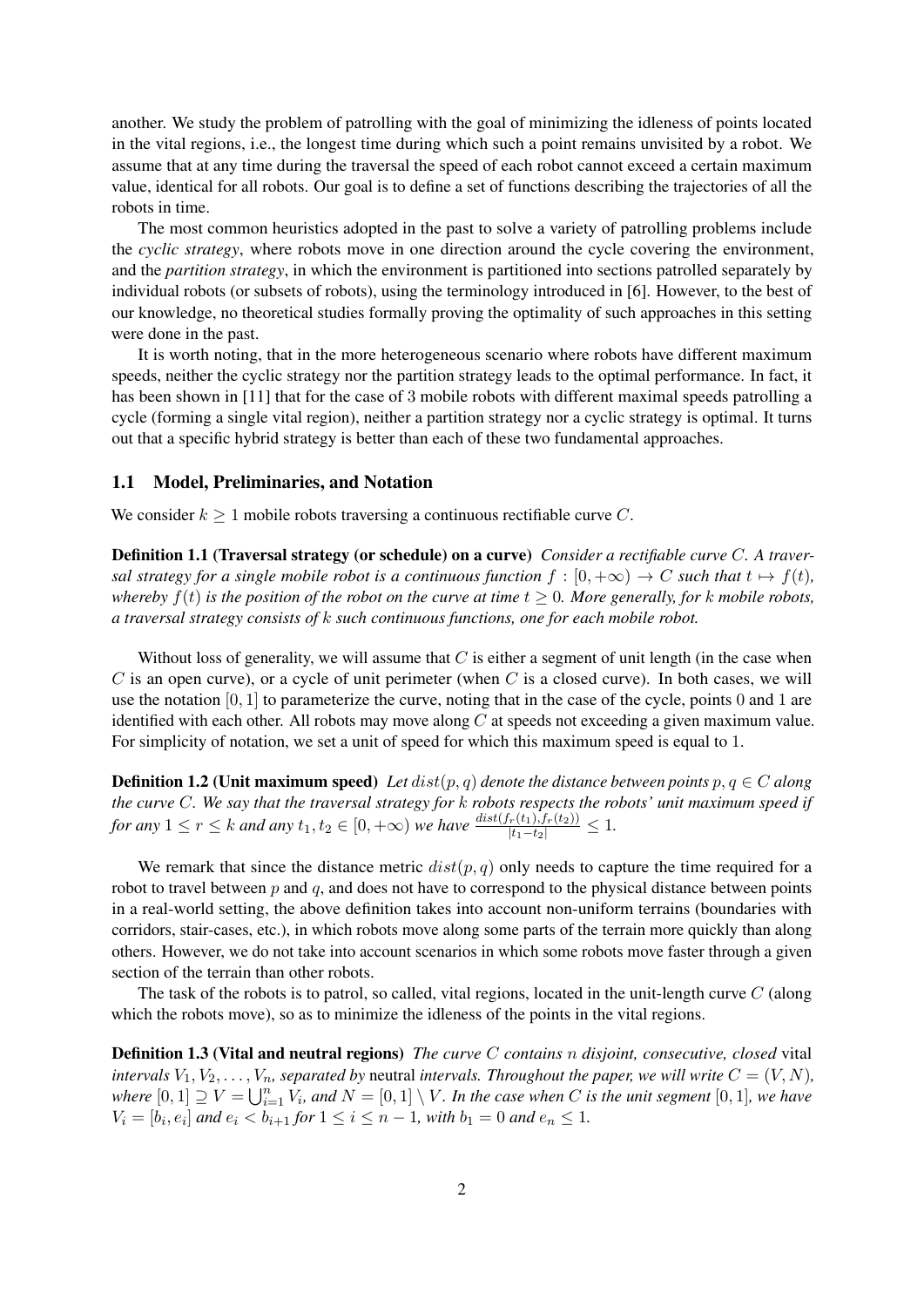Definition 1.4 (Idleness) *Let* A *be a traversal strategy consisting of* k *continuous functions* f<sup>i</sup> *for a system of* k *mobile robots, respectively, and traversing the given curve.*

*1.* The idleness induced by A at a point x of the curve, denoted by  $I_x(\mathcal{A})$ , is the supremum of the *length of time intervals during which point* x *remains unvisited by any agent:* 

$$
I_x(\mathcal{A}) = \sup_{\{0 \le T_1 < T_2 : \forall i \forall t \in [T_1, T_2] \}} (T_2 - T_1).
$$

- 2. *The idleness of the system of*  $k$  *mobile robots induced by*  $\mathcal A$  *is defined by*  $I(\mathcal A)=\sup_{x\in V}I_x(\mathcal A),$ *the supremum taken over all vital points of the curve.*
- *3.* Finally, the idleness of the system of k mobile robots is defined by  $I_{opt} = \inf_{A} I(A)$ , the infimum *taken over all traversal strategies* A*.*

We can now formulate the main question we will address in this paper.

*Question.* Suppose that we have k mobile robots traversing a given rectifiable open curve (resp., closed curve)  $C = (V, N)$ , represented w.l.o.g. as the unit-length segment (resp., the unit-perimeter cycle). What traversal strategy should the mobile robots follow so as to minimize the idleness of the system?

In order to describe the region patrolled by a single robot in the partition strategies we propose, we will frequently refer to the concept of a lid.

Definition 1.5 ((d,k)-Lid cover) *A* d-lid *is a contiguous interval on the curve of length* d*. We say that a curve*  $C = (V, E)$  *has a*  $(d, k)$ -lid cover *if all of its vital regions can be covered by some set of k (not necessarily disjoint)* d*-lids.*

#### 1.2 Related work

The patrolling problem may be viewed as a version of an *a*rt gallery question, in which a set of stationary or mobile guards have to protect a given geometric environment (see [27, 31, 34]). In the setting with stationary guards, in most research papers the number of guards, needed to view the entire environment, has to be minimized. The problem is NP-hard and many approximation and inapproximability results were obtained (cf. [15, 22]). For the case of mobile guards, often known as the *watchman route problem*, the question of a single watchman was most often addressed. The optimization criterion is the path length traversed by the watchman, so that every point of the environment is seen from some position on the path. This is closely related to the traveling salesman problem. Unsurprisingly, many general watchman route problems are NP-hard (e.g. watchman tours of simple polygon with holes, suggested in [7] and corrected in [13]), touring a sequence of non-convex polygons [12], or link-distance watchman tours of simple polygon with holes [4]). However, for many specific cases, polynomial algorithmic solutions are available. The solution for simple polygons was proposed by [8], while [9], [30] and [10] solve, respectively, the "zookeeper route", "safari route" and "aquarium keeper" problems.

In the m*-watchmen routes* problem, the sum S of m path-lengths must be minimized, so that each point of the environment must be seen from some position of one of the watchmen (cf., e.g. [28, 32]). Clearly S decreases with increasing m. Hence at one extremity, we obtain the case when  $m$  is large enough to have  $S = 0$  (*m* stationary guards for art gallery are sufficient) and on the other extremity the single watchman question arises. As  $m$ -watchmen routes problem is NP-hard for simple polygons (cf. [1]) some restricted classes of polygons were considered in [5, 29].

Central to the watchman route problem is the notion of *visibility*. Some papers (e.g. [24, 30]), considered limited visibility of the mobile (e.g. [30]), or stationary (e.g. [24]) guards. Our work corresponds to the case of *zero visibility*, in which the robot sees only the point of the environment at which it is currently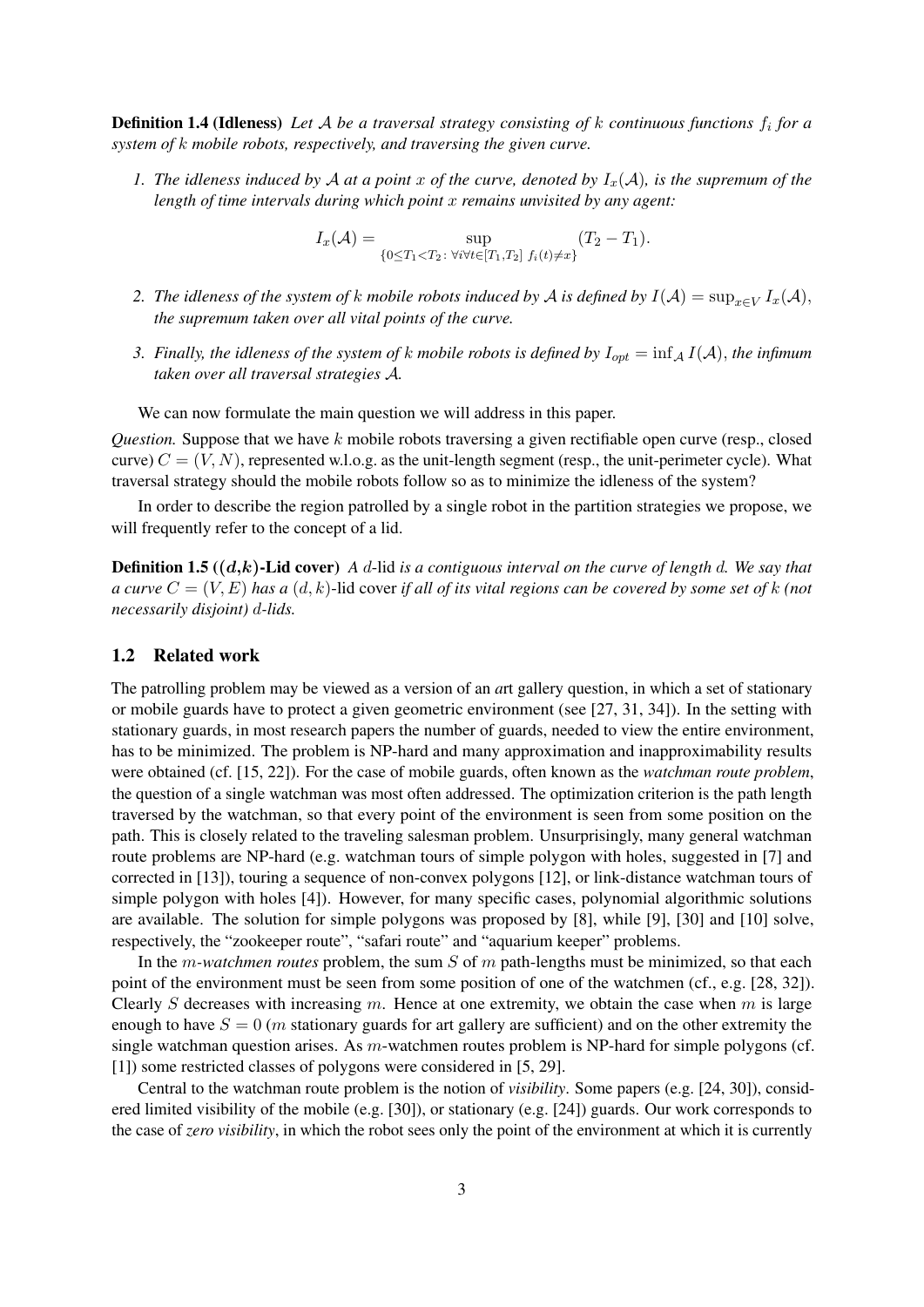present, giving rise to so-called patrolling problems. Clearly, in finite time, the mobile robots may only patrol a geometric environment given as a union of paths of bounded total length.

The act of *patrolling* is defined as the perpetual process of surveillance consisting of walking around a terrain in order to protect or supervise it; it is performed either in a static or in a dynamically changing environment. It has been studied extensively in robotics literature (cf. [3, 6, 14, 16, 17, 23, 25, 36]) and it is sometimes viewed as a variant of *coverage* - a central task in robotics. Patrolling can be useful in settings where objects or humans need to be rescued from a disaster environment, but also network administrators may use mobile robot patrols to detect network failures or to discover web pages which need to be indexed by search engines, cf. [25].

Similarly, *boundary patrolling* may be motivated by the task of detecting intruders (from the exterior) in a two dimensional terrain by patrolling its boundary. There exist several studies on boundary patrolling (cf. [2, 16, 17, 33]); often the approach followed is ad hoc, emphasizing either experimental results (e.g. [25]), or uncertainty of the model and robustness of the solutions when failures are possible (e.g., [16, 17, 23]), or non-deterministic solutions (e.g. [2]).

The fundamental measure for evaluating the efficiency of patrolling is the criterion of *idleness*, first introduced in [25]. The general idea is to measure frequency of visits of the points of the environment by incoming robots (cf. [3, 6, 16, 17, 25]). As such the idleness is sometimes viewed as the average (cf. [16]), worst-case (cf. [36]), probabilistic (cf. [2]) or experimentally verified (cf. [25]) time elapsed since the last visit of a node (cf. [3, 6]). Also, in some papers the terms of *blanket time* (cf. [36]) or *refresh time* (cf. [33]) are being used instead, so as to indicate a similar measure of algorithm efficiency. Several approaches to patrolling based on idleness criteria were surveyed in [3], including machine learning, negotiation mechanisms for generating paths, heuristics based on local idleness, as well as approximation to the Traveling Salesmen Problem (TSP). Some papers study patrolling based on swarm or ant-based algorithms (cf. [18, 26, 36]) and explore various robot capabilities (sensing, memory, locomotion, etc). The *skeletonization technique*, where a terrain is first partitioned into cells is often applied in geometric environments prior to employing graph-theoretic methods in discrete time. In graph environments, cyclic strategies often rely on either TSP-related solutions or spanning tree-based approaches ([21, 33]). For the case of boundary patrolling where the robots maintain distinct maximal speeds, only partial solutions for small numbers of robots were proposed (cf. [11]).

One may also consider as a variant of patrolling the problem of searching a graph or polygon by teams of mobile robots (cf., e.g. [19, 35]), which are looking for a stationary or mobile intruder. This falls into the vastly investigated domain of cops and robbers (see [20]).

#### 1.3 Outline and results of the paper

We start by recalling the *partition strategy* of patrolling in Section 2, in which each robot traverses some sub-interval of the curve back and forth. This strategy is always optimal on open curves (i.e., on the unit segment), but it need not be optimal for closed curves (i.e., for the unit cycle).

Our main results concern closed curves, and are given in Section 3. We prove that the optimal idleness for patrolling the boundary is always attained by the better of two strategies: the before-mentioned partition strategy, and the *cyclic strategy*, in which equally-spaced robots patrol the cycle, moving in the same direction. The choice of the strategy and the robots' responsibilities depends on the arrangement of the vital regions around the boundary. Our approach consists in showing that finding the optimal idleness for k robots and for any set of n vital intervals may be reduced to finding the idleness for some *critical* set of  $2k + 1$  vital points (always resulting in the cyclic strategy) or of a critical set of  $k + 1$  vital points (resulting in either the cyclic or the partition strategy).

Finally, in Section 4, we propose an  $O(kn \log n)$  algorithm for designing traversal strategies with optimal idleness for robots on both open and closed curves.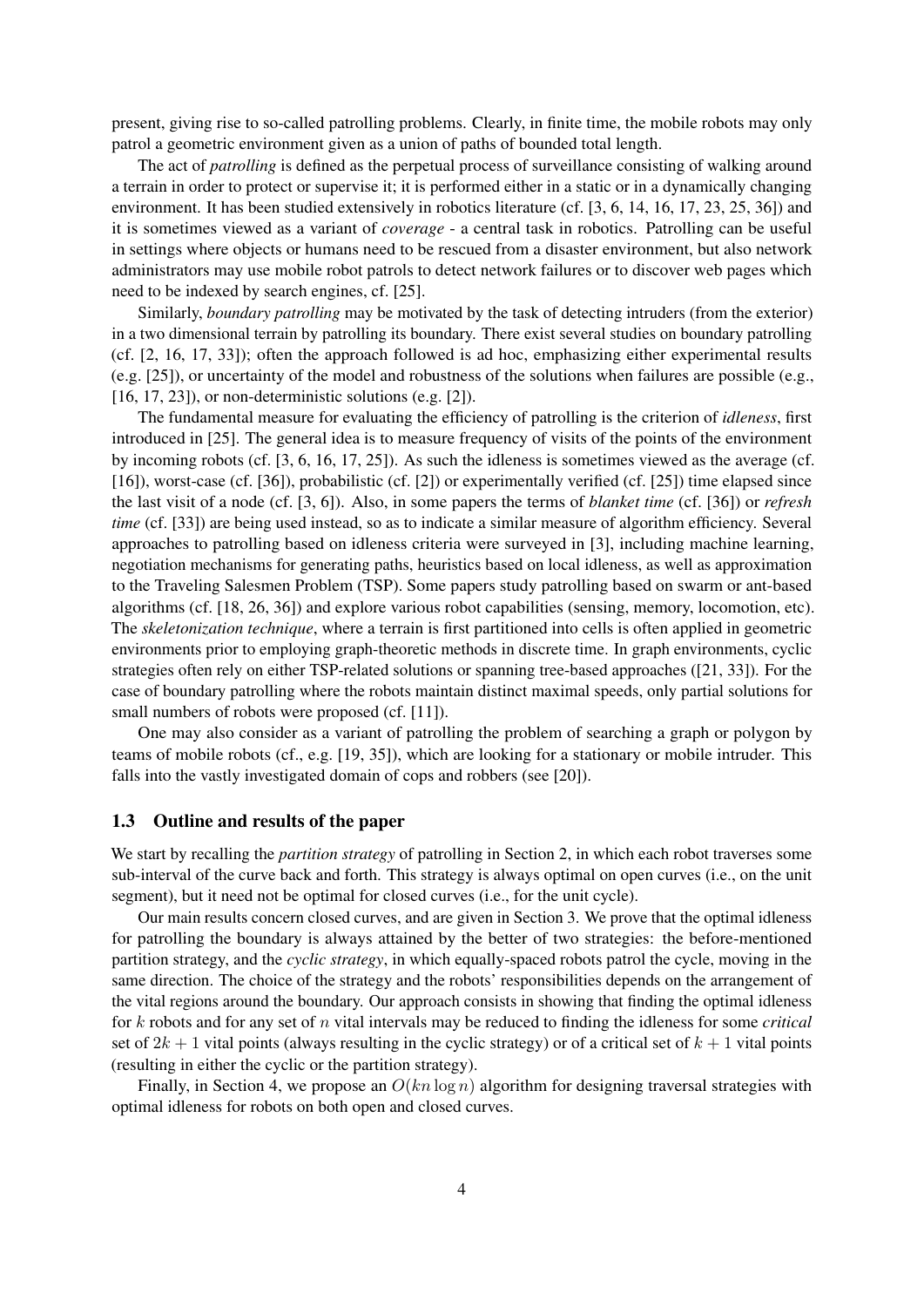## 2 Optimal Patrolling Strategy for the Segment

We start by studying the patrolling problem for k mobile robots on a curve  $C = (V, N)$  consisting of n vital regions on the unit interval [0, 1].

A natural approach to patrolling the segment is based on the partition strategy, in which each of the robots patrols exactly one of the k lids of the lid cover of minimum lid size L. The robot moves back and forth between its endpoints at maximum speed.

#### Partition strategy

- 1. Compute a  $(L, k)$ -lid cover of C, where L is chosen as the minimum lid length for which C admits such a lid cover. Let the *i*-th lid,  $1 \le i \le k$ , be a segment of the form  $[c_i, c_i + L]$ .
- 2. Deploy the *i*-th mobile robot so that at time  $t = 2Lj + \tau$ , where j is a non-negative integer and  $-L \leq \tau \leq L$ , the position  $f_i(t)$  of this robot on the lid is  $f_i(t) = c_i + |\tau|$ .

We observe that each of the points of every lid, and consequently every vital point of the segment, is visited at least once during each time interval of size  $2L$ . So, for this strategy we have an idleness of  $I \leq 2L$ . The idleness of the partition strategy is, in fact, optimal.

Theorem 2.1 (Idleness for k mobile robots on a segment) *The optimal idleness for* k *mobile robots moving at speed at most* 1 *on a unit segment is given by*  $I = 2L$ *, where* L *is the minimum value such that the terrain admits a* (L, k)*-lid cover.*

The proof of Theorem 2.1 relies on the observation that, due to the fact that robots are indistinguishable, there exists an optimal solution in which the robots do not change their relative order on the segment, throughout the traversal (details are provided in the Appendix).

The complexity of computing the optimal lid cover for the partition strategy is discussed in detail in Section 4.

## 3 Optimal Patrolling Strategy for the Cycle

We are interested in computing the optimal idleness for  $k$  mobile robots traversing a unit-perimeter cycle  $C = (V, N)$  with vital and neutral regions. The class of strategies under consideration in a cycle is larger than in the case of a segment due to the ability of the robots to traverse the perimeter of the cycle. In particular, the robots on the cycle can also apply a *cyclic strategy*, performing clockwise rotations around the cycle with even time spacing.

#### Cyclic strategy (on the cycle)

- 1. Deploy the *i*-th mobile robot at time 0 at position  $i/k$  along the circumference of the cycle.
- 2. Release all robots at their maximum speed to perform a clockwise traversal of the cycle.

**Observation 3.1** *The idleness of the cyclic strategy on the cycle is*  $I = 1/k$ *, for any (non-empty) set of vital regions.*  $\square$ 

At the same time, we observe that the partition strategy introduced in the previous section is also applicable in the cycle, achieving an idleness of  $I = 2L$ , where L is the size of the minimum lid cover of the vital regions of the cycle with  $k$  lids. Depending on the configuration of the vital regions, one or the other of these two strategies may prove superior. In one extremal case when the cycle has no neutral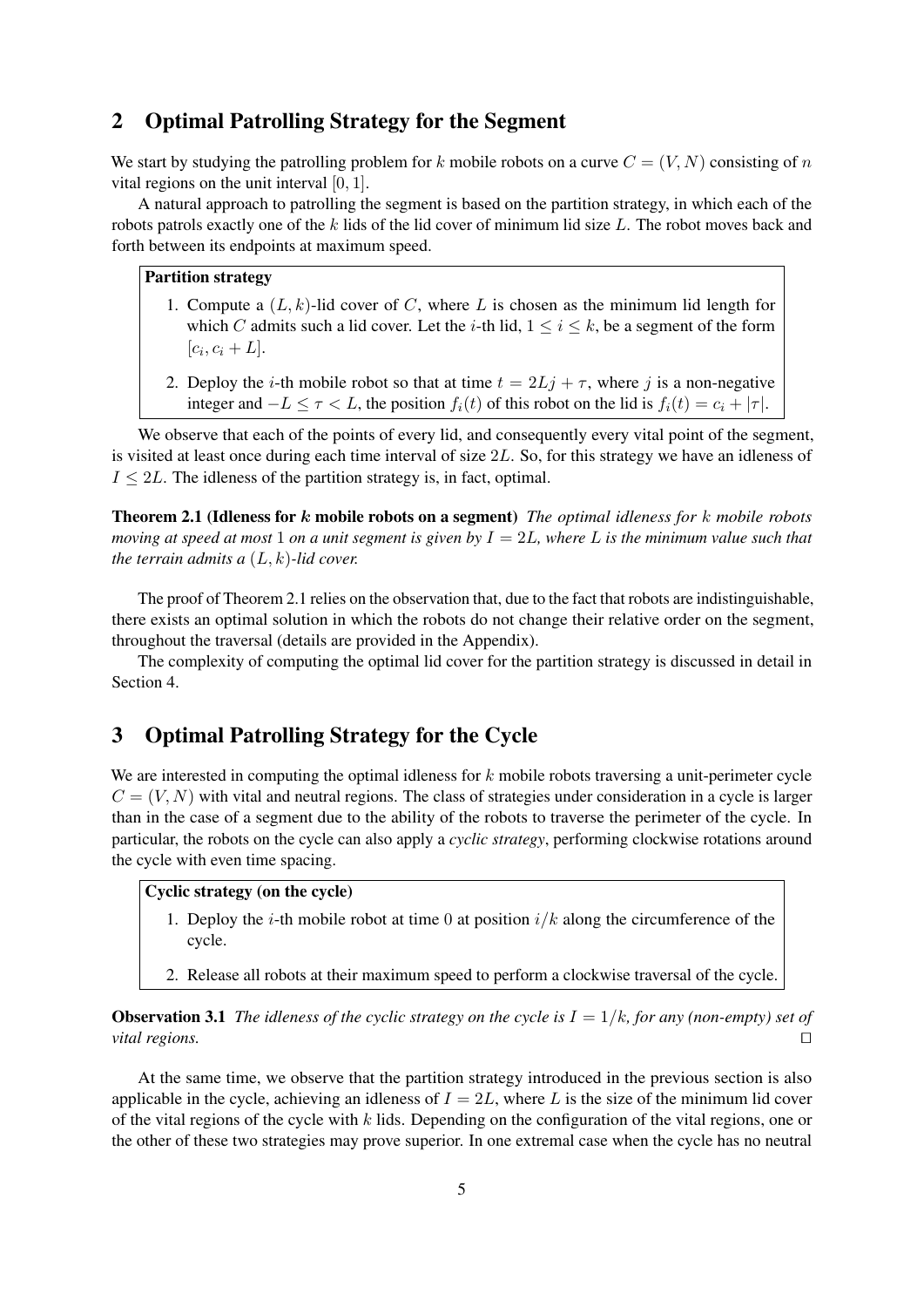regions, the cyclic strategy achieves an idleness of  $1/k$ , while the partition strategy has an idleness of  $2/k$ . At the other extreme, for vital regions consisting of  $k$  discrete points, the idleness of the cyclic strategy is still  $1/k$ , but the partition strategy has an idleness of 0. This leads us naturally to a strategy which selects the better of the two approaches.

#### Combined strategy (on the cycle)

- 1. Let  $L$  be the lid size of the minimum (with respect to lid size) lid cover of the vital regions of the cycle with  $k$  lids.
- 2. If 2L < 1/k, apply *Partition strategy*.
- 3. Else, apply *Cyclic strategy*.

**Observation 3.2** *The idleness of the combined strategy on the cycle is*  $I = min\{1/k, 2L\}$ *, where* L *is the minimum possible lid size of a*  $(L, k)$ *-lid cover of the cycle.* 

This claim gives rise to the following natural question: Does there exist any other strategy which can achieve better idleness than both the partition and cyclic approaches? Such a question admits a positive answer for the cycle in the scenario where robots have different speeds [11], even when neutral regions are not present. In our scenario, with neutral regions but for robots with equal maximal speeds, the combined strategy turns out to be optimal. The proof of this fact is surprisingly involved.

Theorem 3.3 *The idleness* I(A) *of any traversal strategy* A *in a cycle with neutral regions satisfies*  $I \geq \min\{1/k, 2L\}$ , where L is the minimum possible lid size of a  $(L, k)$ -lid cover of the cycle.

The rest of this section is devoted to the proof of Theorem 3.3, which proceeds in three technical lemmas. First, we show that for any cycle with neutral regions we can find a subset of either exactly  $k + 1$  or exactly  $2k + 1$  (discrete) vital points that satisfy specific properties. Then, we show that the lower bound can be proved simply by considering the patrolling problem on the selected subset of points. The proofs of all the Lemmas are omitted or provided as sketches. For complete proofs, the reader is referred to the Appendix.

**Lemma 3.4 (Critical point lemma)** Let  $C = (V, N)$  be a cycle with set of vital regions V. Let L be the *minimum size of the lid cover of the vital regions of* C *with* k *lids, and let*  $B = \sup\{dist(e, b) : b, e \in A\}$  $[0, 1], [b, e] \subseteq N$ *}. Then:* 

- *(1) If*  $B \ge 1/(2k)$ *, then there exists a set of*  $k + 1$  *vital points*  $\{v_0, \ldots, v_k\} \subseteq V$ *, ordered clockwise, s.t.*  $\min_{0 \le i \le k} dist(v_i, v_{(i+1) \mod (k+1)}) \ge \min\{1/(2k), L\}.$
- *(2) If*  $B < 1/(2k)$ *, then there exists a set of*  $2k + 1$  *vital points*  $\{v_0, \ldots, v_{2k}\} \subseteq V$ *, ordered clockwise, s.t.* min<sub>0≤i≤2k</sub> dist( $v_i, v_{(i+2) \mod (2k+1)}$ ) > 1/(2k).

**Lemma 3.5** ( $k + 1$  point lemma) *Let*  $(v_0, v_1, \ldots, v_k)$  *be a set of*  $k + 1$  *points chosen from vital regions of the terrain, arranged in clockwise order along the cycle. The idleness* I(A) *of any traversal strategy* A for k mobile robots in this terrain satisfies  $I(A) \ge \min\left\{\frac{1}{k},2s\right\}$ , where:  $s = \min_{0 \le i \neq j \le k} dist(v_i,v_j)$ .

**Proof.** *(sketch)* The intuition of the proof is the following. First, we show that w.l.o.g. one can restrict the class of considered strategies in which the robots do not perform unnecessary movements within neutral regions. Subject to this assumption and supposing that for some strategy  $A, I(A) < 2s$ , we show that if we fix a sufficiently long time interval, then the number of times the robots traverse each arc of the cycle between two adjacent vital points is roughly the same for all such arcs. Finally, by applying a global counting argument, we prove that we must then have  $I(\mathcal{A}) \geq 1/k$ . In the argument, we capture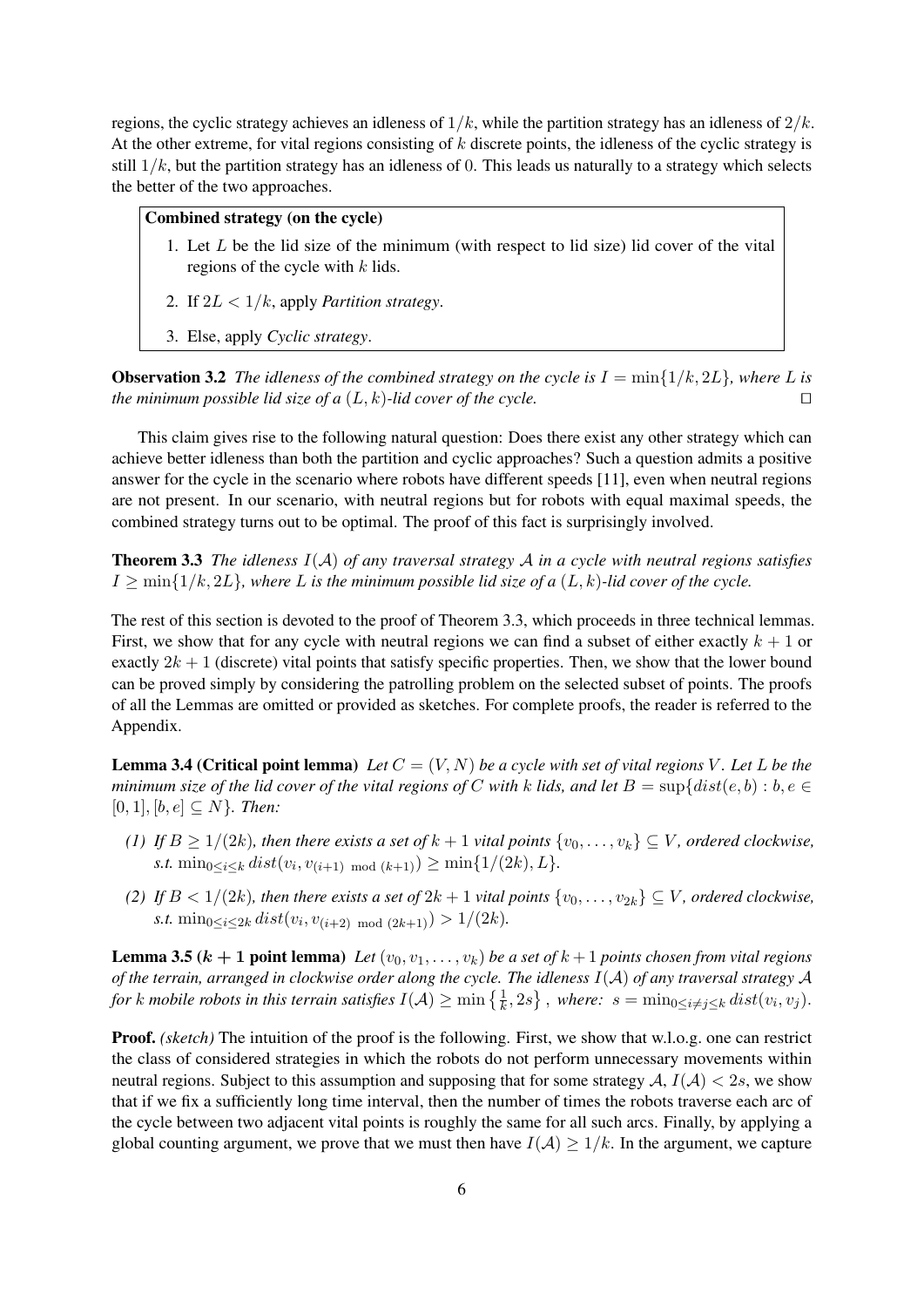the intuition that each robot has to perform a  $(1/k)$ -th part of the patrolling task. In particular, waiting at vital points cannot improve the performance of the strategy, since then each robot only protects 1 out of  $k + 1$  vital points.

We will show the claim holds even if points  $\{v_0, v_1, \ldots, v_k\}$ , satisfying  $dist(v_i, v_{(i+1)}) \geq s$ , for  $0 \le i \le k$ , are the only vital points of the cycle. Indices of points and robots are understood modulo  $k+1$ .

Fix  $\epsilon > 0$ . Consider a strategy A such that  $I(\mathcal{A}) < 2s - \frac{\epsilon}{2}$  $\frac{\epsilon}{2}$ . To prove the lemma, we will show there exists a point  $v_i$ ,  $0 \le i \le k$ , such that the time between some two consecutive visits of a robot to point  $v_i$ is greater than  $\tau = \frac{1}{k} - \epsilon$ . By appropriately modifying the trajectories of the robots, we can convert a strategy A into another strategy  $A'$  so that the following properties are satisfied by  $A'$ :

- (i) if a robot following  $A'$  leaves some vital point  $v_i$ , then it does not reenter  $v_i$  before reaching some other vital point first (namely,  $v_{i-1}$  or  $v_{i+1}$ ),
- (ii) no two robots following  $A'$  ever meet,
- (iii) if a vital point is visited by a robot following strategy  $A$  at time t, then it is visited by a robot following strategy  $A'$  within the interval  $[t - \frac{\epsilon}{4}]$  $\frac{\epsilon}{4}$ ,  $t + \frac{\epsilon}{4}$  $\frac{\epsilon}{4}$ .

By property (iii), if a point is unvisited by  $A'$  in time interval  $[t_1, t_2]$ , then it is unvisited by  $A$  in the time interval  $[t_1 + \frac{\epsilon}{4}]$  $\frac{\epsilon}{4}$ ,  $t_2 - \frac{\epsilon}{4}$  $\frac{\epsilon}{4}$ . So, it now suffices to show that the time between some two consecutive visits of a robot following strategy A' to point  $v_i$  is greater than  $\tau + \frac{\epsilon}{2} = \frac{1}{k} - \frac{\epsilon}{2}$  $\frac{\epsilon}{2}$ . Moreover,  $I(\mathcal{A}') \leq I(A) + \frac{\epsilon}{2} < 2s$ . From now on we consider robots following  $A'$ , only.

Since no two robots following  $A'$  ever meet by (ii), we can denote an arbitrarily chosen robot by  $r_1$ , and the other robots by  $r_2, \ldots, r_k$  in clockwise order; this order never changes throughout the traversal. Suppose that at some time t, some robot  $r_i$  leaves point  $v_i$  on the arc towards point  $v_{i+1}$ . By (i), the next vital point it reaches has to be point  $v_{i+1}$ . Therefore, robot  $r_i$  cannot reenter point  $v_i$  before time  $t+2dist(v_i, v_{i+1}) \ge t+2s > t+I(\mathcal{A}^t)$ . It follows that within the time interval  $[t, t+I(\mathcal{A}^t)]$ , robot  $r_{j-1}$ entered node  $v_i$ . Before this visit, the previous vital point visited by  $r_{j-1}$  must have been  $v_{i-1}$ . It follows that to each traversal of the arc  $(v_i, v_{i+1})$  by robot  $r_j$  that starts at some time t, we can assign a distinct traversal of the arc  $(v_{i-1}, v_i)$  by robot  $r_{j-1}$  that ends within the time interval  $[t, t + I(\mathcal{A}')]$ . Fix two values of time  $T_1$  and  $T_2$ ,  $0 \le T_1 < T_2$ . From now on, we will apply certain counting arguments within the time interval  $[T_1, T_2]$ ; for the sake of intuition, one can see this interval as sufficiently long ( $T_1 = 0$ ) and  $T_2 \to \infty$ ). Let  $C_j(i, i+1)$  denote the number of traversals of arc  $(v_i, v_{i+1})$  by robot  $r_j$  starting in the time interval  $[T_1, T_2]$ . Since only the first and last traversals of  $(v_i, v_{i+1})$  by robot  $r_j$  within this time interval may by unmatched by corresponding traversals of  $(v_{i-1}, v_i)$  by robot  $r_{j-1}$  within the same time interval, we have  $C_j(i, i + 1) - C_{j-1}(i - 1, i) \le 2$ . Let  $C(i, i + 1) = \sum_{j=1}^{k} C_j(i, i + 1)$  be the total number of traversals of the arc  $(v_i, v_{i+1})$  by all robots starting within the time interval  $[T_1, T_2]$ . Summing the above inequalities, we have:  $C(i, i+1)-C(i-1, i) \leq 2k$ , and analogously for the counter-clockwise direction,  $C(i, i - 1) - C(i + 1, i) \leq 2k$ . The above inequalities hold for all i, hence the difference between  $C(i_1, i_1 + 1)$  and  $C(i_2, i_2 + 1)$  (respectively,  $C(i_1, i_1 - 1)$  and  $C(i_2, i_2 - 1)$ ) can be bounded for any  $i_1$  and  $i_2$  on the cycle. Denoting  $C^{cw} = \min_{0 \le i \le k} C(i, i + 1)$  and  $C^{cc} = \min_{0 \le i \le k} C(i + 1, i)$ , we have for all *i*:  $C(i, i + 1) \leq C^{cw} + 2k^2$ ,  $C(i + 1, i) \leq C^{cc} + 2k^2$ .

Now, denote by  $W_j(i) \geq 0$  the total time spent by robot  $r_j$  at point  $v_i$  within the time interval  $[T_1, T_2]$ , and let  $W(i) = \sum_{j=1}^{k} W_j(i)$ . Without loss of generality, let  $v_0$  be a vital point with the minimal total waiting time, i.e.,  $\tilde{W}(0) = \min_{0 \le i \le k} W(i)$ . With respect to point  $v_0$ , the trajectory of each robot  $r_j$  within the time interval  $[T_1, T_2]$  can be described by an ordered sequence of time moments  $(e_j^1, l_j^1, e_j^2, l_j^2, \ldots, l_j^{n_j})$ , where  $e_i^p$  $j$  is the time at which robot  $r_j$  enters point  $v_0$  for the p-th time, whereas  $l_j^p$  $j<sup>p</sup>$  is the time at which robot  $r_j$  leaves point  $v_0$  for the p-th time. We assume that  $T_1 \le e_j^1 \le l_j^1 < e_j^2 \le l_j^2 < \ldots < e_j^{n_j} \le l_j^{n_j} \le T_2$ ,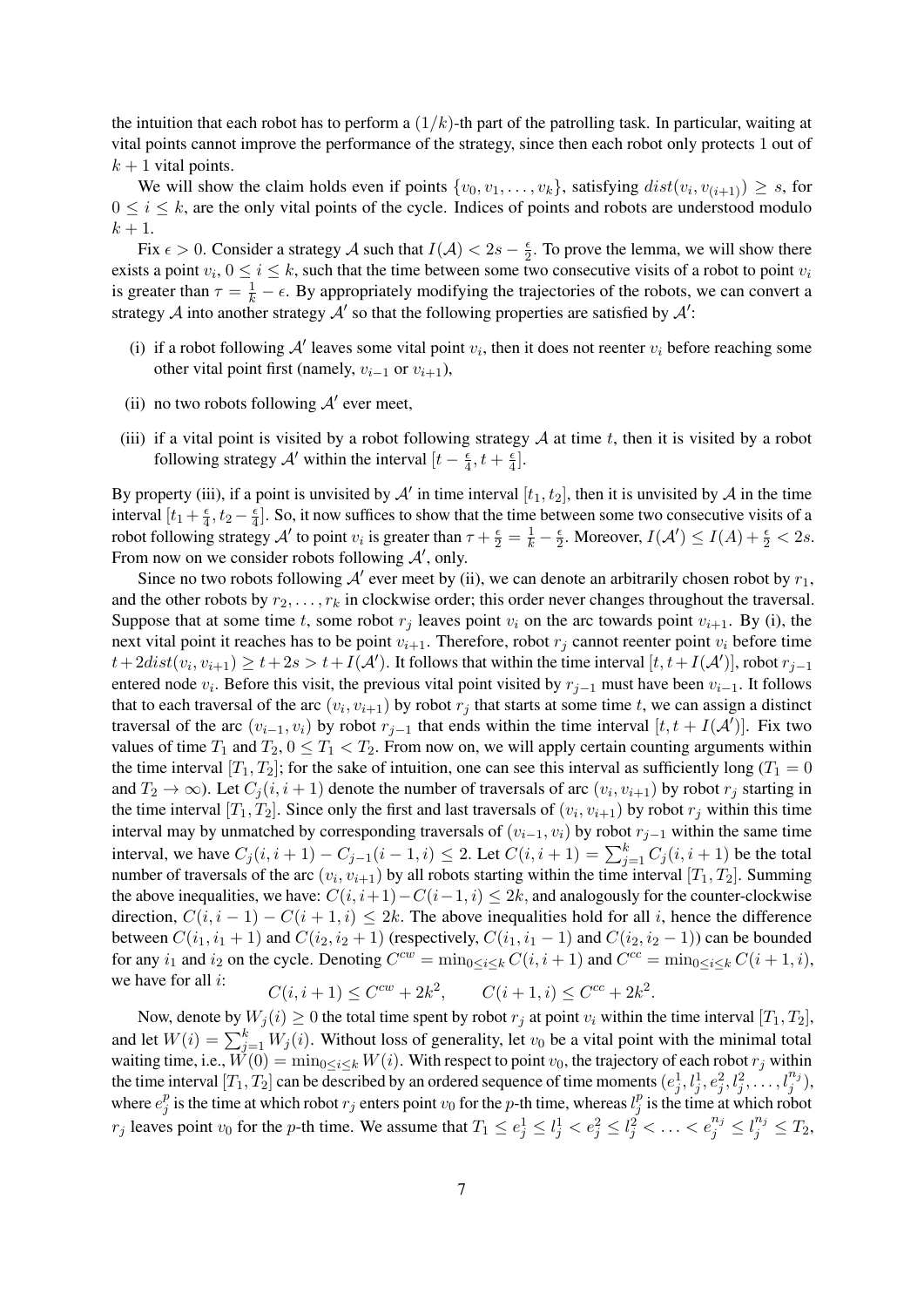where we put  $e_j^1 = T_1$  if robot  $r_j$  was located at node  $v_0$  at time  $T_1$ , and  $l_j^{n_j} = T_2$  if robot  $r_j$  was located at node  $v_0$  at time  $T_2$ . For the sake of notation, let  $l_j^0 = T_1$  and  $e_j^{n_j+1} = T_2$ .

During the time interval  $[T_1, T_2]$ , point  $v_0$  is covered by a robot during the set of moments X given as:  $X = \bigcup_{j=1}^{k} \bigcup_{p=1}^{n_j} [e_j^p]$  $_{j}^{p}, l_{j}^{p}$ , such that  $|X| = W(0)$ . During the remaining time, i.e.  $\overline{X} = [T_1, T_2] \setminus X$ , no robot is located at  $v_0$ . We observe that  $\overline{X}$  is a union of at most  $1 + \sum_{j=1}^{k} n_j$  intervals. Hence, there exists some time interval of length  $\tau$ , during which  $v_0$  remains unvisited, where:

$$
\tau \ge \frac{|\overline{X}|}{1 + \sum_{j=1}^k n_j} = \frac{(T_2 - T_1) - |X|}{1 + \sum_{j=1}^k n_j} = \frac{(T_2 - T_1) - W(0)}{1 + \sum_{j=1}^k n_j} \tag{1}
$$

Notice that each robot  $r_j$  leaves point  $v_0$  at least  $n_j - 1$  times in the time interval  $[T_1, T_2]$ , going towards either point  $v_1$  or point  $v_k$ . Thus, we have:

$$
C(0,1) + C(0,k) \ge \sum_{j=1}^{k} (n_j - 1) = \sum_{j=1}^{k} n_j - k.
$$
  

$$
C(0,1) < C^{cw} + 2k^2
$$
 and 
$$
C(0,k) < C^{cc} + 2k^2
$$
 we have

Taking into account that  $C(0, 1) \leq C^{cw} + 2k^2$  and  $C(0, k) \leq C^{cc} + 2k^2$ , we have:

$$
\sum_{j=1}^{k} n_j \le C^{cw} + C^{cc} + 4k^2 + k. \tag{2}
$$

Moreover, since each arc of the cycle is traversed in either direction a total of at least  $C^{cw} + C^{cc}$ times, the total distance covered by all the robots is at least  $C^{cw} + C^{cc}$ . Thus, the total time of movement of all k robots within the time interval  $[T_1, T_2]$  is at least  $C^{cw} + C^{cc}$ , and we have the inequality  $C^{cw} + C^{cc} + \sum_{i=0}^{k} W(i) \leq k(T_2 - T_1)$ , which yields:

$$
C^{cw} + C^{cc} \le k(T_2 - T_1) - (k+1)W(0). \tag{3}
$$

Combining inequalities (1), (2), and (3), after several transformations we obtain  $\tau > \frac{1}{k} - \frac{4k^2 + k+1}{(T_2 - T_1) - (4k^2 - k)}$  $\frac{4k^2+k+1}{(T_2-T_1)-(4k^2+k+1)}$ Now, suppose that  $T_2$  is chosen to be sufficiently large so that  $\frac{4k^2+k+1}{(T_2-T_1)-(4k^2)}$  $\frac{4k^2+k+1}{(T_2-T_1)-(4k^2+k+1)} < \frac{\epsilon}{2}$  $\frac{\epsilon}{2}$ . We then have  $\tau \geq \frac{1}{k} - \frac{\epsilon}{2}$  $\frac{\epsilon}{2}$ , and so there exists a vital point on the cycle such that the time between some two successive visits of robots following A' to this point is greater than  $\frac{1}{k} - \frac{\epsilon}{2}$  $\frac{\epsilon}{2}$ , which is what we needed to prove.  $\square$ 

**Lemma 3.6 (2k + 1 point lemma)** Let  $(v_0, v_1, \ldots, v_{2k})$  be a set of  $2k + 1$  points chosen from vital *regions of the terrain, arranged in clockwise order along the cycle, s.t.*  $dist(v_i, v_{(i+2) \mod (2k+1)}) > \frac{1}{2k}$  $\frac{1}{2k}$ . *The idleness*  $I(A)$  *of any traversal strategy A for k mobile robots in this terrain satisfies*  $I(A) \geq \frac{1}{k}$  $\frac{1}{k}$ .

**Proof.** *(sketch)* Let  $(v_0, v_1, \ldots, v_{2k})$  be  $2k + 1$  vital points chosen in accordance with the assumptions of the lemma. For the proof of the lower bound, we introduce the concept of a *shadow robot*, which can be seen as an auxiliary robot which temporarily appears in the system and assists robots in their patrolling task. More precisely, given a strategy A, consider the trajectory of a robot  $r_i$ . Suppose that the robot leaves a vital point  $v_i$  at some time  $t_a$ , moves to an adjacent vital point  $v_{i_1} \in \{v_{i-1}, v_{i+1}\}\$ and then returns to point  $v_i$  at time  $t_b$ , without encountering any other vital points within the interval  $[t_a, t_b]$ . We say that a shadow robot  $r_j^{i*}$  is created at time  $t_a$  at point  $v_i$ , waits at  $v_i$  protecting it until time  $t_b$ , and then disappears. The addition of such a shadow robot, obviously, cannot increase the idleness of the strategy. The proof now proceeds by similar (though slightly more technical) arguments as the proof of Lemma 3.5, subject to the inclusion of shadow robots in the team of patrolling robots. The details are provided in the Appendix.  $\Box$ 

To complete the proof of Theorem 3.3, we consider an arbitrary terrain  $C = (V, N)$ . Let B be the length of the longest neutral interval of C, as defined in Lemma 3.3. We have two cases to consider.

• If  $B \ge 1/(2k)$ , then by clause (1) of Lemma 3.4, there exists a subset of  $k + 1$  vital points  $\{v_0, \ldots, v_k\} \subseteq V$  such that for these points, in Lemma 3.5 we have  $s = \min\{1/(2k), L\}$ . Now, by Lemma 3.5 we obtain that for any strategy A, the idleness is lower bounded by  $I(A)$  $\min\{1/k, 2s\} = \min\{1/k, 2L\}.$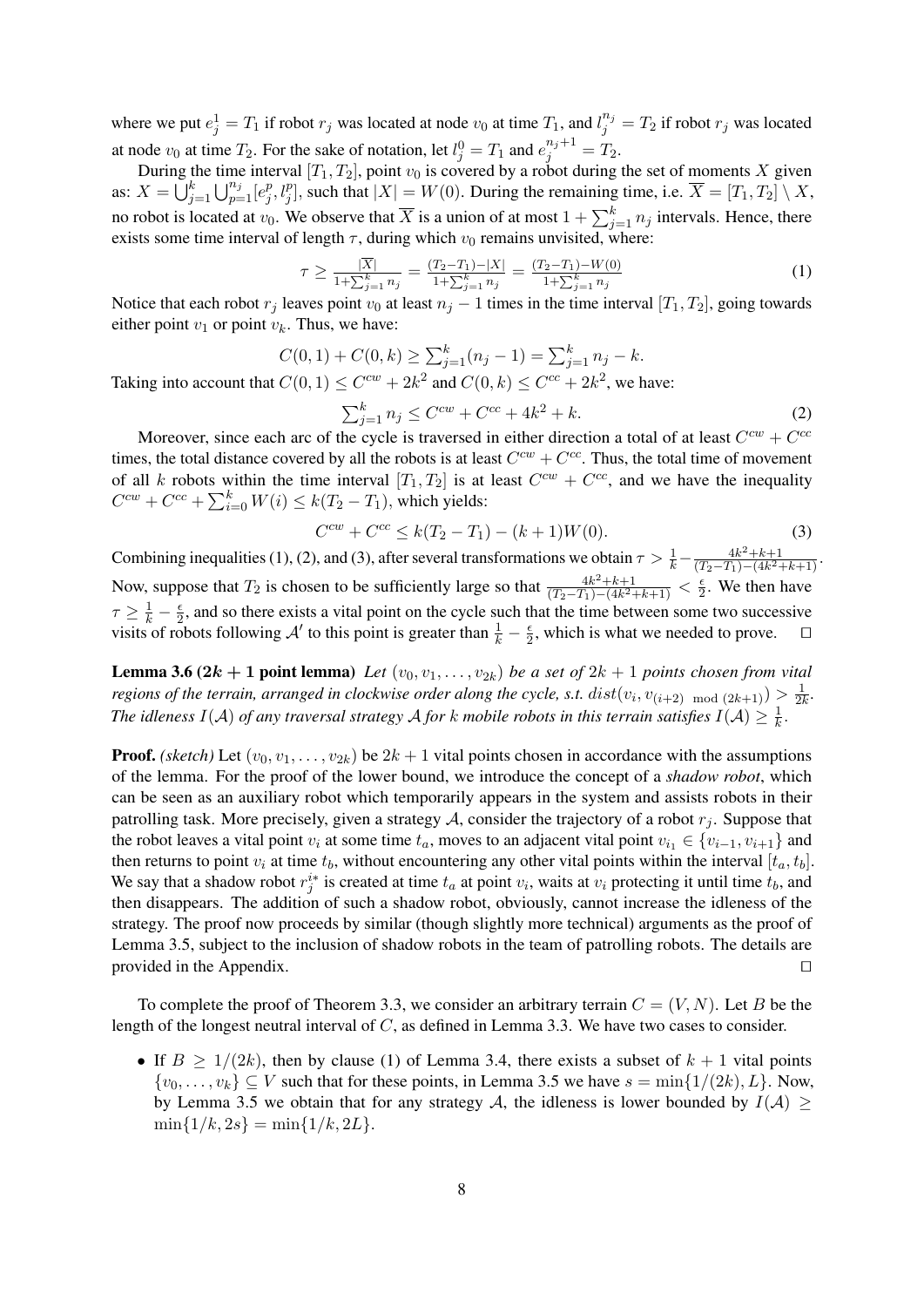• If  $B < 1/(2k)$ , then by clause (2) of Lemma 3.4, there exists a subset of  $2k + 1$  vital points  $\{v_0, \ldots, v_{2k}\} \subseteq V$  that satisfies the assumptions of Lemma 3.6. Thus, by Lemma 3.6 we obtain that for any strategy A, the idleness is lower bounded by  $I(A) \geq 1/k$ .

In either case, we obtain that the idleness of any strategy patrolling C is at least  $\min\{1/k, 2L\}$ , which proves the claim of the Theorem.

# 4 Computing Optimal Robot Trajectories

Let  $C = (V, N)$  be the unit segment [0, 1] with vital and neutral regions. Assume w.l.o.g. that the vital intervals in C are arranged in a data structure from left to right as  $V_i = [b_i, e_i]$ , for  $i = 1, 2, ..., n$  where  $b_1 = 0, b_i \le e_i < b_{i+1}$ . We assume that arithmetic operations involving these values can be performed in unit time.

Recall that in this case the solution is based on the use of lids, where with each lid we associate a different robot. We show first that one can test in time  $O(\min\{n, k \log n\})$  whether for a collection of k lids each of length d can cover all vital points in  $[0, 1]$ .

We propose a recursive procedure  $TestLi dSize(k, d, p)$  that operates on sub-intervals of the form [p, 1] of C, where k stands for the number of available lids and  $d \leq 1$  refers to the uniform length of the lids. The procedure returns value  $true$  if all vital points in C can be covered with the collection of k lids. Otherwise the returned value is  $false$ .

# Procedure TestLidSize $(k, d, p)$ : {true,false}:

1. Use the next available lid to cover segment  $[p, p + d]$ ; 2. if  $(p+d) \ge e_n$  then return(*true*); /\* all vital points are covered \*/ 3.  $p^* = \inf \{ p' \in V : p' > p + d \};$  /\*  $p^*$  exists since  $p + d < e_n$ . \*/

4. if 
$$
(k > 1)
$$
 then return $(TestLidSize(k - 1, d, p^*))$   
else return $(false)$ ;

**Lemma 4.1** *For any positive integer* k,  $d > 0$ , and  $p \in C = (V, N)$ , such that p is vital, procedure TestLidSize(k, d, p) *verifies in time*  $O(\min\{n, k \log n\})$  *whether all vital points in* [p, e<sub>n</sub>] *can be covered by* k *lids of length* d*.*

We now show how to efficiently compute the optimal (minimal) size of the lid. We will need the following lemma.

**Lemma 4.2** If L is the optimal (minimal) size of lids, there must be some integer  $1 \leq l \leq k$ , s.t,  $L = \frac{e_j - b_i}{l}$  $\frac{1}{l} \frac{1}{l}$ , for some  $1 \leq i \leq j \leq n$ .

We now present the algorithm that computes the optimal size of lids. Using Lemma 4.2, one can observe that we need to test at most  $O(kn^2)$  values in search for the optimal size of lids. We can sort these values in time  $O(kn^2 \log n)$  and later use binary search to find the optimal value. The number of tests during the binary search is  $O(\log n)$  and the cost of each test is  $O(\min\{n, k \log n\})$ , see Lemma 4.1. Thus the total complexity is dominated by sorting performed in time  $O(kn^2 \log n)$ .

**Observation 4.3** *The optimal size of lids can be computed in time*  $O(kn^2 \log n)$ .

The complexity of this algorithm can be further improved if we use an implicit representation of  $O(kn^2)$  candidates based on values  $\frac{e_j-b_i}{l}$ , for  $1 \le i \le j \le n$  and  $1 \le l \le k$ , and perform search for the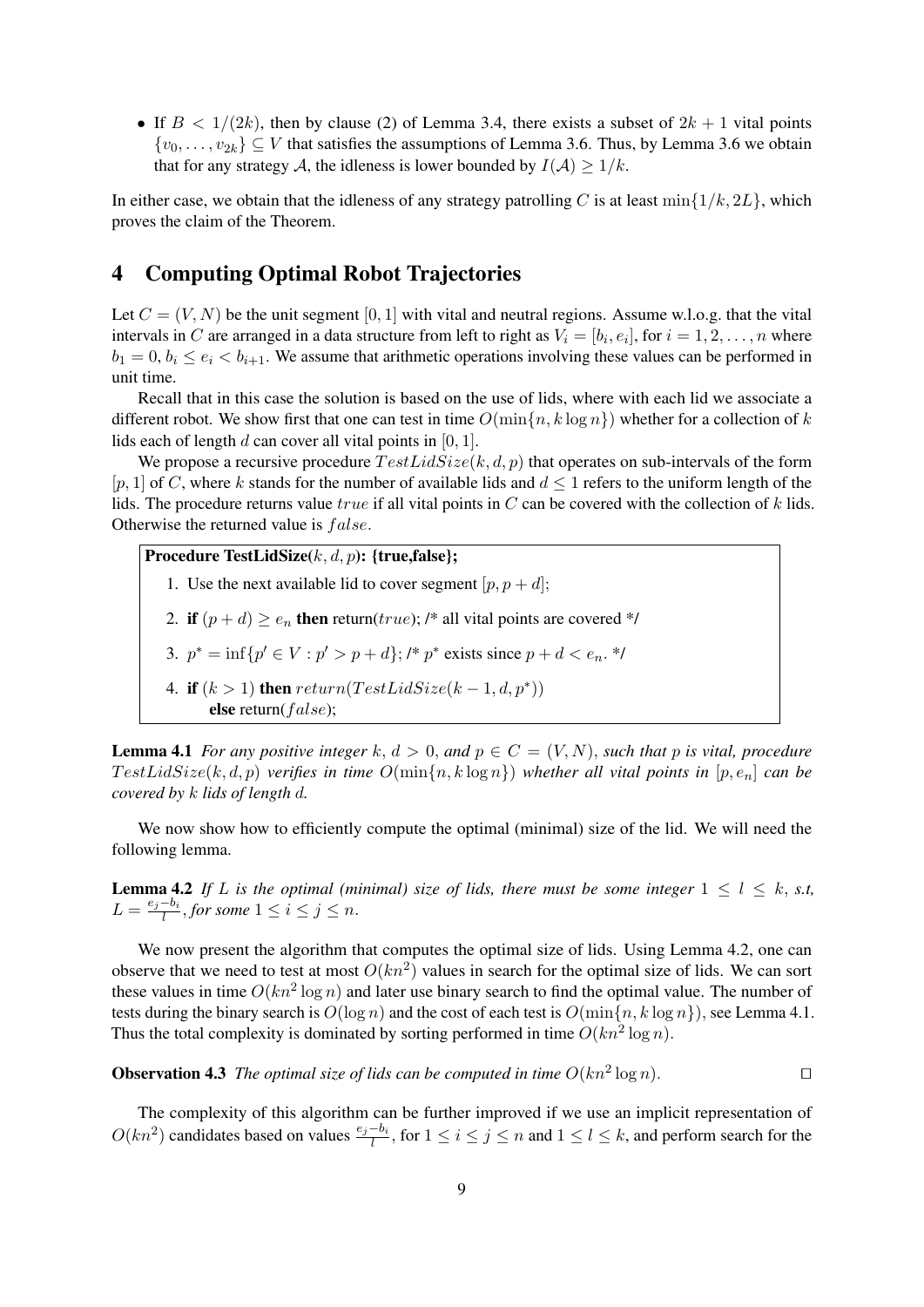optimal size of lids in a more sophisticated fashion. We perform search among values based on each  $l$ separately.

Let  $M_i^l$  represent implicitly the list of values  $\left(\frac{e_i-b_i}{l}, \frac{e_{i+1}-b_i}{l}\right)$  $\frac{e_1-b_i}{l},\ldots,\frac{e_n-b_i}{l}$ ), for  $1\leq i\leq n$ . Each list  $M_i^l$  contains at most n values. Any value from this list can be calculated on the basis of the sequence  $e_i, \ldots, e_n$ , where values  $e_1$  through  $e_n$  are stored in an array of length n. In particular, using this representation one can calculate the value of any requested element in  $M_i^l$  in constant time.

The search algorithm operates in rounds, processing all  $M_i^l$ s, with  $1 \le i \le n$  and  $1 \le l \le k$ , simultaneously. At the beginning all entries in  $M_i^l$  are potential candidates for being the optimal length of the lids. During each round the list of candidates in half of  $M_i^l$ s is reduced by half but the remaining candidates in  $M_i^l$  always form a sublist of consecutive elements in  $M_i^l$ . The reduction process in each round is performed as follows.

#### **Procedure FastLidSearch** (C):  $\{true, false\};$ repeat in consecutive rounds

- 1. Find the medians  $m_i^l$  among the remaining candidates in each non-empty list  $M_i^l$ .
- 2. Find the median  $m^*$  among all  $m_i^l$ , ranging over indices  $1 \le i \le n, 1 \le l \le k$ corresponding to non-empty  $M_i^l$ s.
- 3. Use procedure  $TestLidSize$  to test whether  $m^*$  is long enough.
- 4. And if yes, reduce by half the content of lists  $M_i^l$  with  $m_i^l > m^*$ .
- 5. Otherwise, reduce by half the content of lists  $M_i^l$  with  $m_i^l < m^*$ .

until only one candidate value is left.

Note that the cost of each round, in which there are  $a \leq kn$  non-empty lists  $M_i^l$ , can be bounded by  $O(a + \min\{n, k \log n\})$ . We will now compute the bound on the total number of rounds. At the start we associate with each list  $M_i^l$  a potential of log n. This means that the combined potential of all lists is  $kn \log n$ . During each round the potential of half of the lists is reduced by 1. Eventually some lists  $M_i^l$  become empty which is reflected in the null potential. Note that until at least  $\frac{kn}{2}$  lists are non-empty the combined potential is reduced by  $\frac{kn}{4}$  during each round. Thus the number of rounds with at least  $\frac{kn}{2}$  non-empty lists is limited by  $(kn \log n)/(\frac{kn}{4})$  $\frac{\epsilon n}{4}) = 4 \log n$ , and the total duration of these rounds is  $O(\log n \cdot (kn + \min\{n, k \log n\}))$ . Furthermore, we reduce the number of non-empty lists from  $\frac{kn}{2}$  to  $\frac{nk}{4}$  also in at most  $(\frac{kn}{2})$  $\frac{\varepsilon n}{2} \log n)/(\frac{kn}{8}$  $\frac{\epsilon n}{8}$ ) = 4 log *n* rounds, and the total duration of these rounds is  $O(\log n \cdot (\frac{kn}{2} + \min\{n, k \log n\}))$ . Thus, if we continue this process until only one element in one list is left, the total time of execution can be bounded as:

$$
O\left(\sum_{j=0}^{\log(kn)} \left(\log n \cdot \left(\frac{kn}{2^j} + \min\{n, k \log n\}\right)\right)\right) = O(kn \log n + \log n(\log n + \log k) \min\{n, k \log n\}) =
$$

$$
= O(kn \log n + k \log^3 n + n \log k \log n) = O(kn \log n).
$$

**Corollary 4.4** *The optimal size of lids can be computed in time*  $O(kn \log n)$ .

This approach is also applicable to the combined strategy on the cycle, since, in fact, the optimal lid size only needs to be computed in the case when the cycle contains some neutral region  $N_i$  of length at least  $1/(2k)$ . Then, the problem on the cycle C reduces to that on the closed segment  $C \setminus N_i$ . We have the following:

Theorem 4.5 *Consider* k *robots patrolling a boundary cycle (resp., segment) with* n *vital regions. The robot trajectories which result in minimal idleness can be described using the combined strategy (resp., the partition strategy). Such a description can be computed using an*  $O(kn \log n)$  *algorithm.*  $\square$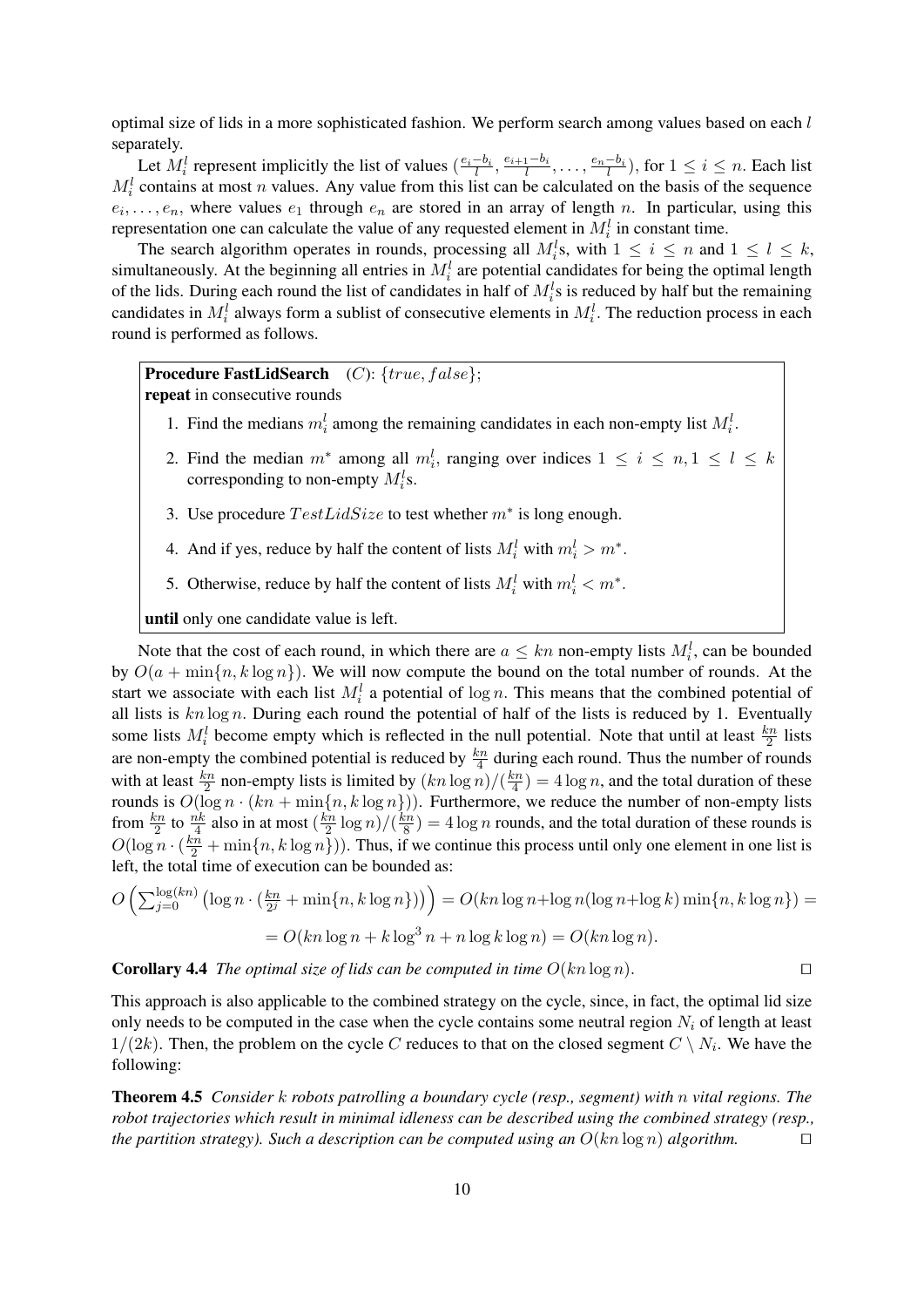### References

- [1] A. Aggarwal. *The Art Gallery Theorem and Algorithm*. PhD thesis, Johns Hopkins University, 1984.
- [2] N. Agmon, S. Kraus, and G. A. Kaminka. Multi-robot perimeter patrol in adversarial settings. In *ICRA*, pages 2339–2345, 2008.
- [3] A. Almeida, G. Ramalho, H. Santana, P. A. Tedesco, T. Menezes, V. Corruble, and Y. Chevaleyre. Recent advances on multi-agent patrolling. In *SBIA*, pages 474–483, 2004.
- [4] E. M. Arkin, J. S. B. Mitchell, and C. D. Piatko. Minimum-link watchman tours. *IPL*, 86:203–207, 2003.
- [5] S. Carlsson, B. J. Nilsson, and S. C. Ntafos. Optimum guard covers and m-watchmen routes for restricted polygons. *Int. J. Comp. Geom. Appl.*, 3:85–105, 1993.
- [6] Y. Chevaleyre. Theoretical analysis of the multi-agent patrolling problem. In *IAT*, pages 302–308, 2004.
- [7] W. Chin and S. C. Ntafos. Optimal watchman routes. *Inf. Proc. Lett.*, 28:39–44, 1988.
- [8] W. Chin and S. C. Ntafos. Shortest watchman routes in simple polygons. *Discr. Comp. Geom.*, 6:9–31, 1991.
- [9] W. Chin and S. C. Ntafos. The zookeeper route problem. *Inf. Sci.*, 63:245–259, 1992.
- [10] J. Czyzowicz, P. Egyed, H. Everett, D. Rappaport, T. C. Shermer, D. L. Souvaine, G. T. Toussaint, and J. Urrutia. The aquarium keeper's problem. In *SODA*, pages 459–464, 1991.
- [11] J. Czyzowicz, L. Gasieniec, A. Kosowski, and E. Kranakis. Boundary patrolling by mobile agents with distinct maximal speeds. In *ESA 2011*, pages 701–712. Springer, 2011.
- [12] M. Dror, A. Efrat, A. Lubiw, and J. S. B. Mitchell. Touring a sequence of polygons. In *STOC*, pages 473–482, 2003.
- [13] A. Dumitrescu and C. Tóth. Watchman tours for polygons with holes. *Comput. Geom. Theory Appl.*, 45:326–333, 2012.
- [14] K. Easton and J. W. Burdick. A coverage algorithm for multi-robot boundary inspection. In *ICRA*, pages 727–734. IEEE, 2005.
- [15] S. Eidenbenz, C. Stamm, and P. Widmayer. Inapproximability results for guarding polygons and terrains. *Algorithmica*, 31(1):79–113, 2001.
- [16] Y. Elmaliach, N. Agmon, and G. A. Kaminka. Multi-robot area patrol under frequency constraints. *Ann. Math. Artif. Intell.*, 57(3-4):293–320, 2009.
- [17] Y. Elmaliach, A. Shiloni, and G. A. Kaminka. A realistic model of frequency-based multi-robot polyline patrolling. In *AAMAS (1)*, pages 63–70, 2008.
- [18] Y. Elor and A. M. Bruckstein. Autonomous multi-agent cycle based patrolling. In *ANTS*, pages 119–130, 2010.
- [19] F. V. Fomin, P. A. Golovach, A. Hall, M. Mihalák, E. Vicari, and P. Widmayer. How to guard a graph? *Algorithmica*, 61(4):839–856, 2011.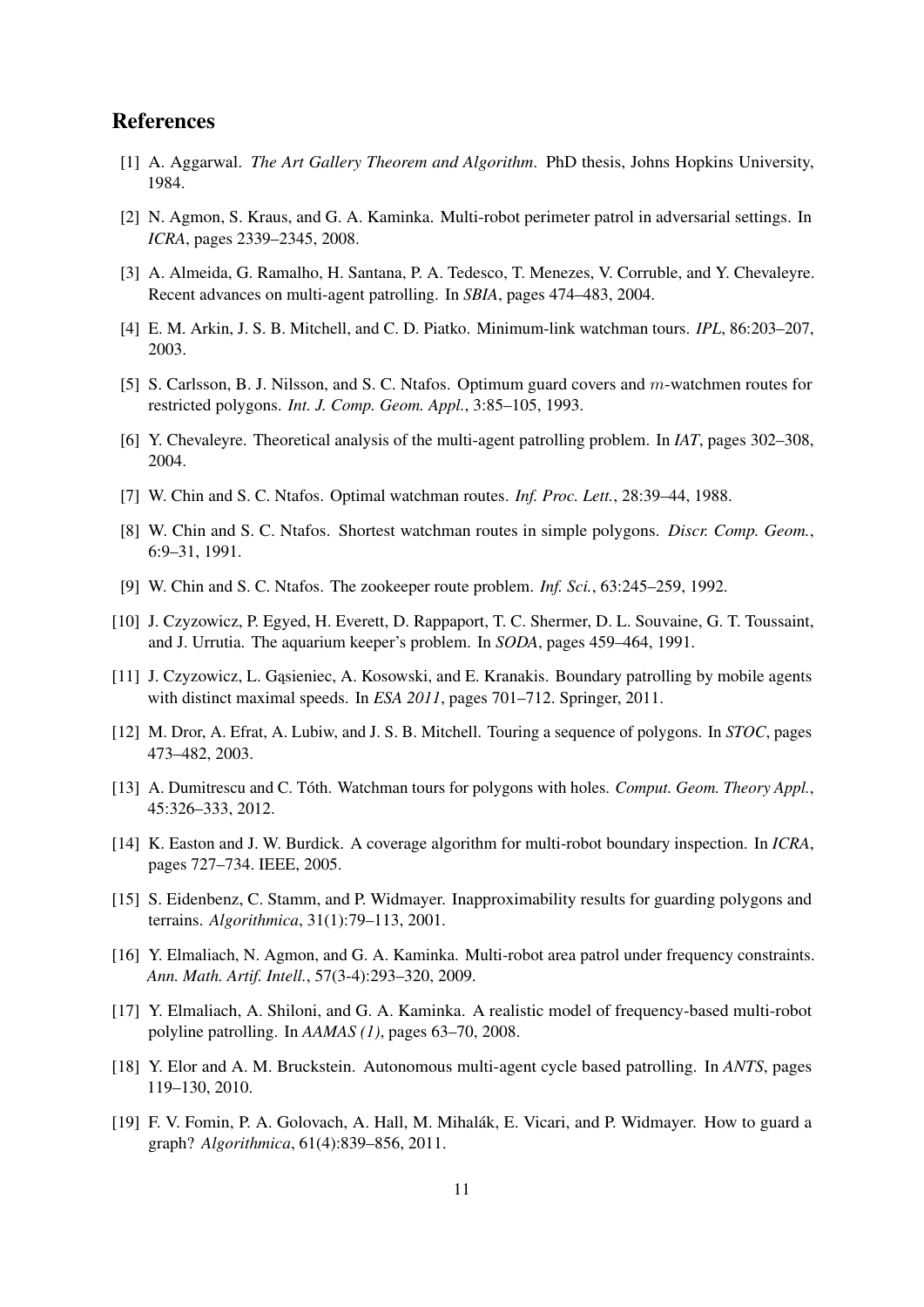- [20] F. V. Fomin and D. M. Thilikos. An annotated bibliography on guaranteed graph searching. *Theor. Comput. Sci.*, 399(3):236–245, 2008.
- [21] Y. Gabriely and E. Rimon. Spanning-tree based coverage of continuous areas by a mobile robot. In *ICRA*, pages 1927–1933, 2001.
- [22] S. K. Ghosh. Approximation algorithms for art gallery problems in polygons and terrains. In *WALCOM*, pages 21–34, 2010.
- [23] N. Hazon and G. A. Kaminka. On redundancy, efficiency, and robustness in coverage for multiple robots. *Rob. and Autonom. Syst.*, 56:1102–1114, 2008.
- [24] G. D. Kazazakis and A. A. Argyros. Fast positioning of limited-visibility guards for the inspection of 2d workspaces. In *IEEE Int. Conf. on Intelligent Robots and Systems, Vol. 3*, pages 2843–2848, 2002.
- [25] A. Machado, G. Ramalho, J.-D. Zucker, and A. Drogoul. Multi-agent patrolling: An empirical analysis of alternative architectures. In *MABS*, pages 155–170, 2002.
- [26] A. Marino, L. E. Parker, G. Antonelli, and F. Caccavale. Behavioral control for multi-robot perimeter patrol: A finite state automata approach. In *ICRA*, pages 831–836, 2009.
- [27] J. Mitchell. Geometric shortest paths and network optimization. In *Handbook of Computational Geometry, Chapter 15*, pages 633–701, 2000.
- [28] B. J. Nilsson. *Guarding art galleries; Methods for mobile guards.* PhD thesis, Lund U., Sweden, 1995.
- [29] B. J. Nilsson and D. Wood. Optimum watchmen route in spiral polygons. In *2nd Canadian Conf. Comput. Geometry*, pages 269–272, 1990.
- [30] S. C. Ntafos. Watchman routes under limited visibility. *Comput. Geom.*, 1:149–170, 1991.
- [31] J. O'Rourke. *Art Gallery Theorems and Algorithms*. Oxford University Press, 1987.
- [32] E. Packer. Computing multiple watchman routes. In *WEA'08 Proc. 7th Workshop on Experimental Algorithms*, pages 114–128, 2008.
- [33] F. Pasqualetti, A. Franchi, and F. Bullo. On optimal cooperative patrolling. In *CDC*, 2010.
- [34] T. C. Shermer. Recent results in art galleries. In *Proc. of the IEEE*, volume 80, pages 1384–1399, 1992.
- [35] M. Yamashita, H. Umemoto, I. Suzuki, and T. Kameda. Searching for mobile intruders in a polygonal region by a group of mobile searchers. *Algorithmica*, 31:208–236, 2001.
- [36] V. Yanovski, I. A. Wagner, and A. M. Bruckstein. A distributed ant algorithm for efficiently patrolling a network. *Algorithmica*, 37(3):165–186, 2003.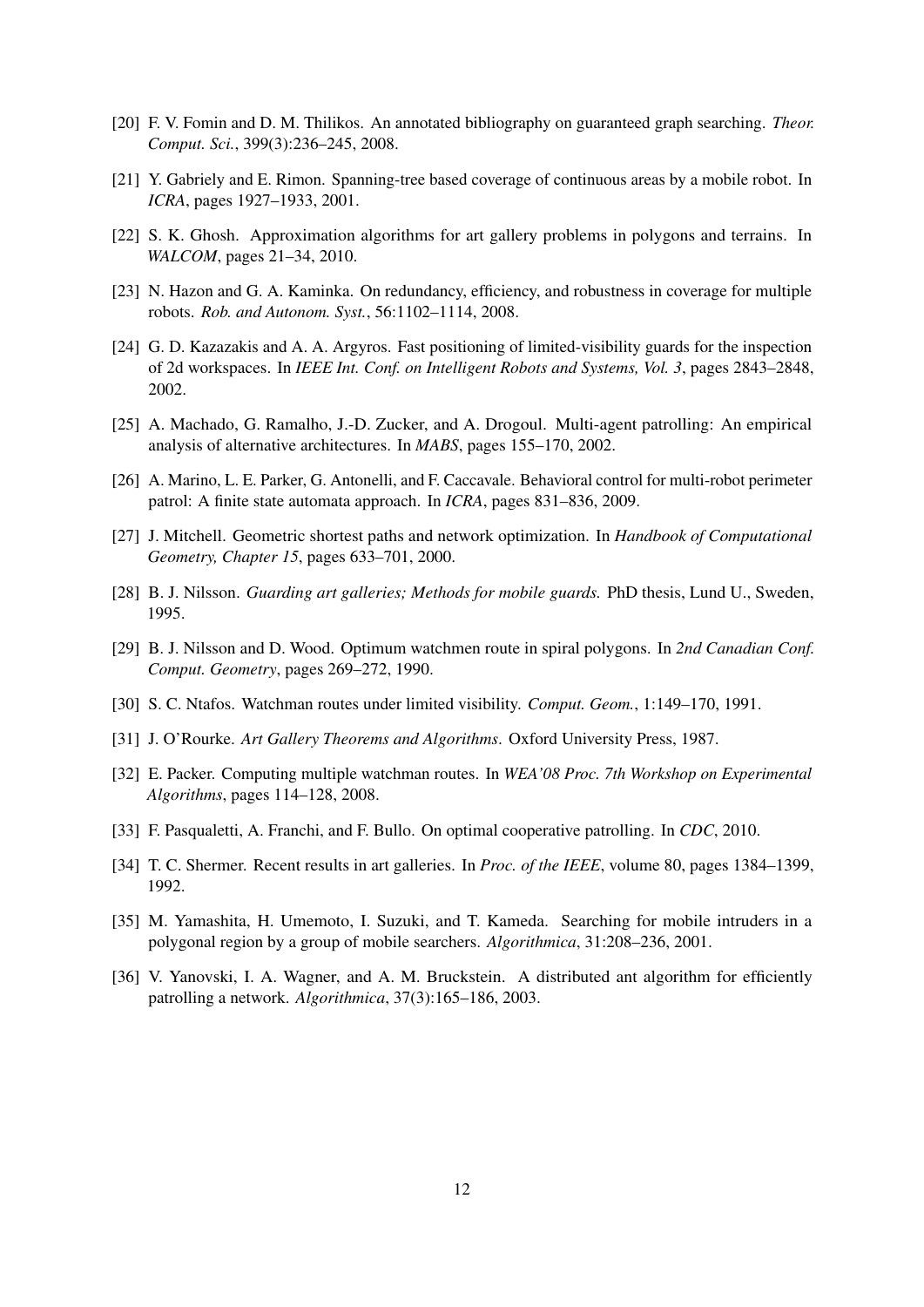# APPENDIX

#### Proof of Theorem 2.1

To prove the theorem, we start by showing a property of a greedy cover of the segment with lids.

Lemma .6 *Suppose that* L *is the minimum value such that a given terrain* C *admits a* (L, k)*-lid cover,* and let  $L' < L$ . Then, the region  $C \setminus [0, L']$  does not admit a  $(L', k - 1)$ -lid cover.

**Proof.** Indeed, if the region  $C \setminus [0, L']$  admitted a  $(L', k-1)$ -lid cover, then one could obtain a  $(L', k)$ -lid cover of C simply by adding lid  $[0, L']$  to the lid cover obtained for the region  $C \setminus [0, L']$ . This contradicts the minimality of L.  $\Box$ 

Lemma .7 *Any patrolling strategy may be converted to a strategy, achieving the same idleness, for which the relative order of the mobile robots on the segment is maintained throughout the traversal.*

**Proof.** The proof is based on the simple observation that when two mobile robots meet while moving in opposite directions they can "exchange" roles, so that the coverage of the points on the segment by one robot is the same as coverage by the other. Since after this change of roles the set of visited nodes at any time remains the same, this does not affect the idleness of visited nodes.  $\Box$ 

The proof of the claim  $I > 2L$  now proceeds by induction on the number of robots. It is clearly true for  $k = 1$ , since the idleness of the strategy cannot be smaller than twice the distance between the extremal vital points C, which corresponds precisely to the size of the smallest lid cover.

Suppose, by contradiction, that there exists a value of  $k$  and some terrain  $C$  such that the idleness of some patrolling strategy A is  $I = 2L' < 2L$ . By Lemma .7, w.l.o.g. we can assume that the robots never change places along the segment. Consider the trajectory of the leftmost robot  $r_1$  following strategy  $A$ . Let c be the supremum of all points along the segment reached by robot  $r_1$ . If point c is reached by robot  $r_1$  at some time t, its last visit to point 0 must have been no later than at time  $t - c$ , and the next visit to point 0 will take place at time not earlier than  $t + c$ . From Lemma .7, we have that point 0 is never visited by any robot when it is not visited by  $r_1$ . Consequently, we must have  $2c \le 2L'$ , and so  $c \le L'$ . It follows that the region  $C \setminus [0, L']$  must be patrolled solely by the set of  $k - 1$  robots, without the help of  $r_1$ , with idleness at most  $2L'$ . From the inductive assumption, we have that  $C \setminus [0, L']$  admits a  $L'$ -lid cover. This is a contradiction, by Lemma .6. This completes the proof of Theorem 2.1.

#### Proof of Lemma 3.4

**Proof.** To prove clause (1), let  $v_0$  be the first vital point located at the clockwise endpoint of a neutral region of length B. Fix  $\epsilon > 0$  and consider the set of points chosen iteratively as follows: let  $v_{i+1}$  be the first vital point located at arc distance not less than  $L - \epsilon$  from  $v_i$ , moving in the clockwise direction. We claim that point  $v_k$  is reached before completing one full rotation around the cycle, starting from  $v_0$ . Indeed, if this were not the case, then there would exist a set of k lids:  $[v_0, v_0 + L - \epsilon], \ldots, [v_{k-1}, v_{k-1} + L - \epsilon]$ , covering the whole of V, a contradiction with the minimality of lid cover size L. Finally, note that the distance between points  $v_0$  and  $v_k$  is at least  $B \ge 1/(2k)$ . Parametrizing each of the points  $v_i$  as  $v_i(\epsilon)$ , it follows that for any  $\epsilon > 0$ , we can find a set of  $k + 1$  points  $(v_0(\epsilon), v_1(\epsilon), \ldots, v_k(\epsilon))$  such that  $\min_{0 \le i \le k} dist(v_i(\epsilon), v_{(i+1) \mod (k+1)}(\epsilon)) \ge \min\{1/(2k), L\} - \epsilon$ . By taking into account that the set of vital points V is a closed set and  $v_i(\epsilon)$  is non-decreasing and bounded (w.r.t. shifts in the clockwise direction) for any sequence  $\epsilon \searrow 0$ , we converge to a sequence of vital points  $(v_0(0), \ldots, v_k(0))$  satisfying clause (1).

To prove clause (2), we will show a slightly stronger version " $(2')$ " of this clause in which we replace the assumption " $B < 1/(2k)$ " by " $B \le 1/(2k)$ ". Suppose that terrain  $(V, N)$  is a counterexample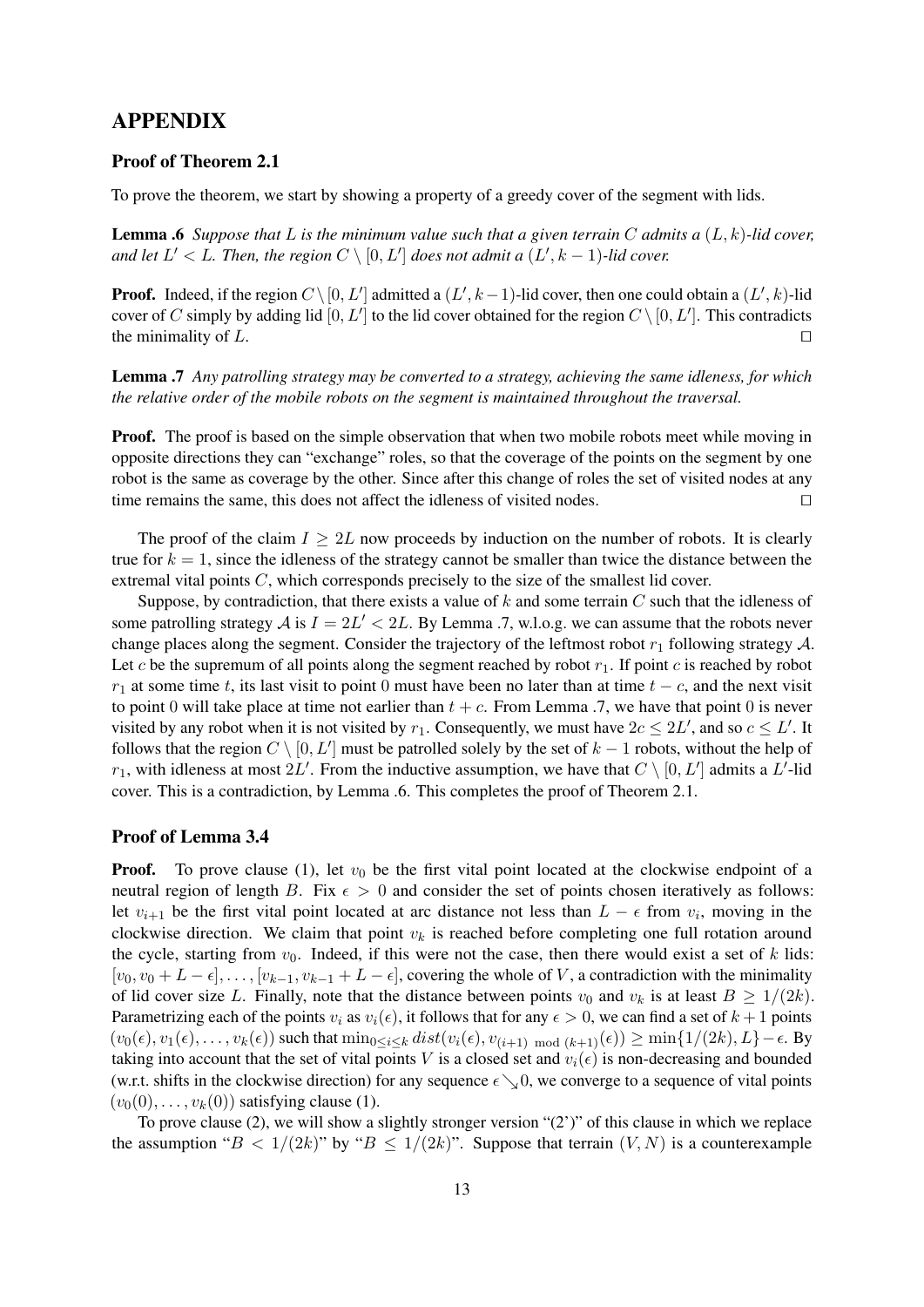to the claim of (2'), such that for any other terrain  $(V', N')$  which violates clause (2') it holds that  $V' \subsetneq V$ . (Such an inclusion-wise minimal counterexample always exists, since the set of vital points is by assumption a closed set.) By the minimality of  $V$ , the set of its vital points must be discrete, say,  $V = \{u_0, \ldots, u_{n-1}\}\$ . Suppose that for some  $0 \le i \le n$ , we have  $dist(u_i, u_{(i+2) \mod (n)}) \le 1/(2k)$ . The terrain  $(V \setminus \{u_{i+1}\}, N \cup \{u_{i+1}\})$  has no neutral intervals of length greater than  $1/(2k)$ , and thus is a smaller counterexample to our claim, a contradiction. It follows that  $\min_{0 \le i < n} dist(u_i, u_{(i+2) \mod (n)}) >$  $1/(2k)$ . Since for all  $0 \le i < n$ ,  $dist(u_i, u_{(i+1) \mod (n)}) < 1/(2k)$ , we must have  $n \ge 2k + 1$ . So, choosing points  $\{v_0, \ldots, v_{2k}\}\$  as  $v_i = u_i$ , for all  $0 \le i \le 2k$ , we find in V the subset of vital points satisfying clause (2'). So, V cannot be a counter-example to the claim.  $\square$ 

#### Proof of Lemma 3.5

**Proof.** Let  $(v_0, v_1, \ldots, v_k)$  be  $k+1$  vital points chosen so that  $dist(v_i, v_{(i+1)}) \geq s$ , for all  $0 \leq i \leq k$ . Throughout the proof, indices of points and robots are understood modulo  $k + 1$ , i.e.  $v_i \equiv v_i \mod (k+1)$ and  $r_j \equiv r_{j \mod (k+1)}$ . We will show that the claim holds even if  $\{v_0, v_1, \ldots, v_k\}$  are the only vital points of the cycle.

Fix  $\epsilon > 0$ . Consider a strategy A such that  $I(\mathcal{A}) < 2s - \frac{\epsilon}{2}$  $\frac{\epsilon}{2}$ . To prove the lemma, we will show that there exists a point  $v_i$ ,  $0 \le i \le k$ , such that the time between some two consecutive visits of a robot to point  $v_i$  is greater than  $\tau = \frac{1}{k} - \epsilon$ .

Without loss of generality, by modifying the trajectories of the robots, we can convert a strategy  $A$ into another strategy  $A'$  so that the following properties are satisfied by  $A'$ :

- (i) if a robot following  $A'$  leaves some vital point  $v_i$ , then it does not reenter this vital point before reaching some other vital point first (namely,  $v_{i-1}$  or  $v_{i+1}$ ),
- (ii) no two robots following  $A'$  ever meet,
- (iii) if a vital point is visited by a robot following strategy  $A$  at time t, then it is visited by a robot following strategy A' within the interval  $[t - \frac{\epsilon}{4}]$  $\frac{\epsilon}{4}$ ,  $t + \frac{\epsilon}{4}$  $\frac{\epsilon}{4}$ .

For completeness, we outline the technical steps which are required to perform the above conversion. First, property (i) is achieved by modifying the trajectories of the robots in neutral regions, only. Next, properties (ii) and (iii) can be ensured by first converting the strategy to one which preserves the ordering of the robots as in Lemma .6, and then delaying the movements of some of the robots to avoid meetings, without changing the time intervals during which a vital point is occupied by more than  $\frac{\epsilon}{4}$ .

By property (iii), if a point is unvisited by  $\mathcal{A}'$  in time interval  $[t_1, t_2]$ , then it is unvisited by  $\mathcal{A}$  in the time interval  $[t_1 + \frac{\epsilon}{4}]$  $\frac{\epsilon}{4}$ ,  $t_2 - \frac{\epsilon}{4}$  $\frac{\epsilon}{4}$ . It now suffices to show that the time between some two consecutive visits of a robot following strategy  $\mathcal{A}'$  to point  $v_i$  is greater than  $\tau + \frac{\epsilon}{2} = \frac{1}{k} - \frac{\epsilon}{2}$  $\frac{\epsilon}{2}$ . Moreover,  $I(\mathcal{A}') \leq I(A) + \frac{\epsilon}{2} < 2s$ . From now on we consider robots following  $A'$ , only.

Since no two robots following  $A'$  ever meet by (ii), we can denote an arbitrarily chosen robots by  $r_1$ , and the other robots by  $r_2, \ldots, r_k$  in clockwise order; this order never changes throughout the traversal.

Suppose that at some time t, some robot  $r_j$  leaves point  $v_i$  on the arc towards point  $v_{i+1}$ . By (i), the next vital point it reaches has to be point  $v_{i+1}$ . Therefore, robot  $r_i$  cannot reenter point  $v_i$  before time  $t + 2dist(v_i, v_{i+1}) \ge t + 2s > t + I(\mathcal{A}^t)$ . So, some other robot must visit point  $v_i$  in between the two visits by robot  $r_j$ . Since the robots never meet, it follows that within the time interval  $[t, t + I(\mathcal{A}')]$ , robot  $r_{j-1}$  entered node  $v_i$ . Before this visit, the previous vital point visited by  $r_{j-1}$  must have been  $v_{i-1}$ . It follows that to each traversal of the arc  $(v_i, v_{i+1})$  by robot  $r_j$  that starts at some time t, we can assign a distinct traversal of the arc  $(v_{i-1}, v_i)$  by robot  $r_{j-1}$  that ends within the time interval  $[t, t + I(\mathcal{A}')]$ . Fix two values of time  $T_1$  and  $T_2$ ,  $0 \le T_1 < T_2$ . From now on, we will apply certain counting arguments within the time interval  $[T_1, T_2]$ . Let us denote by  $C_j(i, i + 1)$  the number of traversals of arc  $(v_i, v_{i+1})$ by robot  $r_j$  starting in the time interval  $[T_1, T_2]$ . Since only the first and last traversals of  $(v_i, v_{i+1})$  by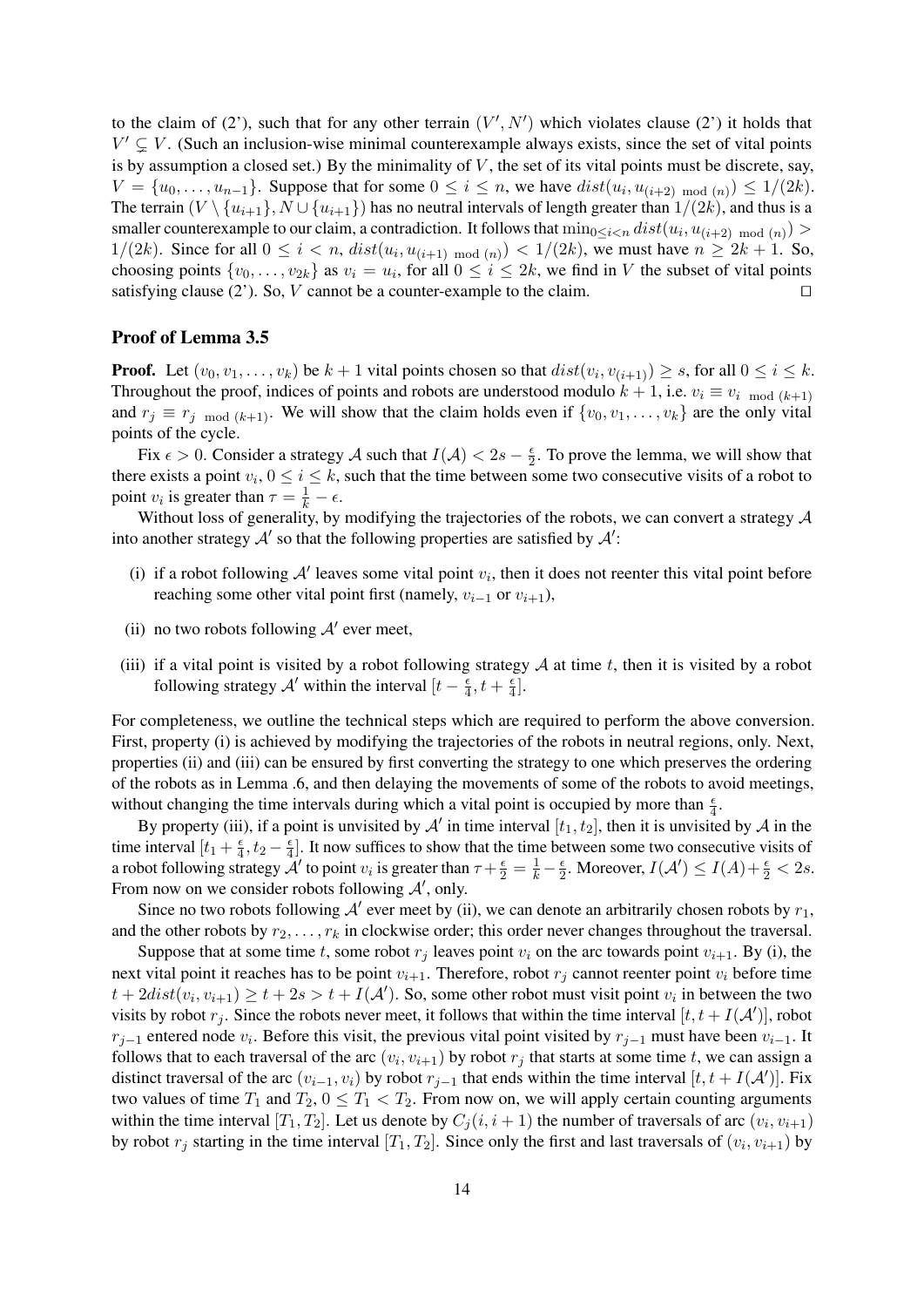robot  $r_j$  within this time interval may be unmatched by corresponding traversals of  $(v_{i-1}, v_i)$  by robot  $r_{i-1}$  within the same time interval, we have:

$$
C_j(i, i+1) - C_{j-1}(i-1, i) \le 2.
$$

Let  $C(i, i + 1) = \sum_{j=1}^{k} C_j(i, i + 1)$  be the total number of traversals of the arc  $(v_i, v_{i+1})$  by all robots starting within the time interval  $[T_1, T_2]$ . Summing the above inequalities, we have:

$$
C(i, i + 1) - C(i - 1, i) \le 2k.
$$

An analogous analysis can be performed for the counter-clockwise direction, i.e., considering values of the form  $C(i + 1, i)$ , corresponding to traversal of the arc from  $v_{i+1}$  to  $v_i$ . We obtain:

$$
C(i, i - 1) - C(i + 1, i) \le 2k.
$$

In general, by iterating the above around the cycle, for any two vital points  $v_{i_1}$  and  $v_{i_2}$  we obtain:

$$
C(i_1, i_1 + 1) - C(i_2, i_2 + 1) \le 2k^2.
$$

Denoting by  $C^{cw} = \min_{0 \le i \le k} C(i, i + 1)$ , we have for any *i*:

$$
C(i, i+1) \le C^{cw} + 2k^2.
$$

An analogous analysis can be performed for the counter-clockwise direction, i.e., considering values of the form  $C(i + 1, i)$ , corresponding to traversal of the arc from  $v_{i+1}$  to  $v_i$ . Consequently, denoting  $C^{cc} = \min_{0 \le i \le k} C(i + 1, i)$ , we have for any *i*:

$$
C(i+1,i) \leq C^{cc} + 2k^2.
$$

Now, denote by  $W_j(i) \geq 0$  the total time spent by robot  $r_j$  at point  $v_i$  within the time interval  $[T_1, T_2]$ , and let  $W(i) = \sum_{j=1}^{k} W_j(i)$ . Without loss of generality, let  $v_0$  be a vital point with the minimal total waiting time, i.e.,  $\tilde{W}(0) = \min_{0 \le i \le k} W(i)$ .

With respect to point  $v_0$ , the trajectory of each robot  $r_j$  within the time interval  $[T_1, T_2]$  can be described by an ordered sequence of time moments  $(e_j^1, l_j^1, e_j^2, l_j^2, \ldots, l_j^{n_j})$ , where  $e_j^p$  $j<sup>p</sup>$  is the time at which robot  $r_j$  enters point  $v_0$  for the p-th time, whereas  $l_j^p$  $_j^p$  is the time at which robot  $r_j$  leaves point  $v_0$  for the p-th time. We assume that  $T_1 \le e_j^1 \le l_j^1 < e_j^2 \le l_j^2 < \ldots < e_j^{n_j} \le l_j^{n_j} \le T_2$ , where we put  $e_j^1 = T_1$  if robot  $r_j$  was located at node  $v_0$  at time  $T_1$ , and  $l_j^{n_j} = T_2$  if robot  $r_j$  was located at node  $v_0$  at time  $T_2$ . For the sake of notation, let  $l_j^0 = T_1$  and  $e_j^{n_j+1} = T_2$ .

During the time interval  $[T_1, T_2]$ , point  $v_0$  is covered by a robot during the set of moments X given as:

$$
X = \bigcup_{j=1}^k \bigcup_{p=1}^{n_j} [e_j^p, l_j^p],
$$

such that  $|X| = W(0)$ . During the remaining time, i.e.  $X = [T_1, T_2] \setminus X$ , no robot is located at  $v_0$ . We observe that  $\overline{X}$  is a union of at most  $1 + \sum_{j=1}^{k} n_j$  intervals. Hence, there exists some time interval of length  $\tau$ :

$$
\tau \ge \frac{|\overline{X}|}{1 + \sum_{j=1}^k n_j} = \frac{(T_2 - T_1) - |X|}{1 + \sum_{j=1}^k n_j} = \frac{(T_2 - T_1) - W(0)}{1 + \sum_{j=1}^k n_j} \tag{4}
$$

during which  $v_0$  remains unvisited.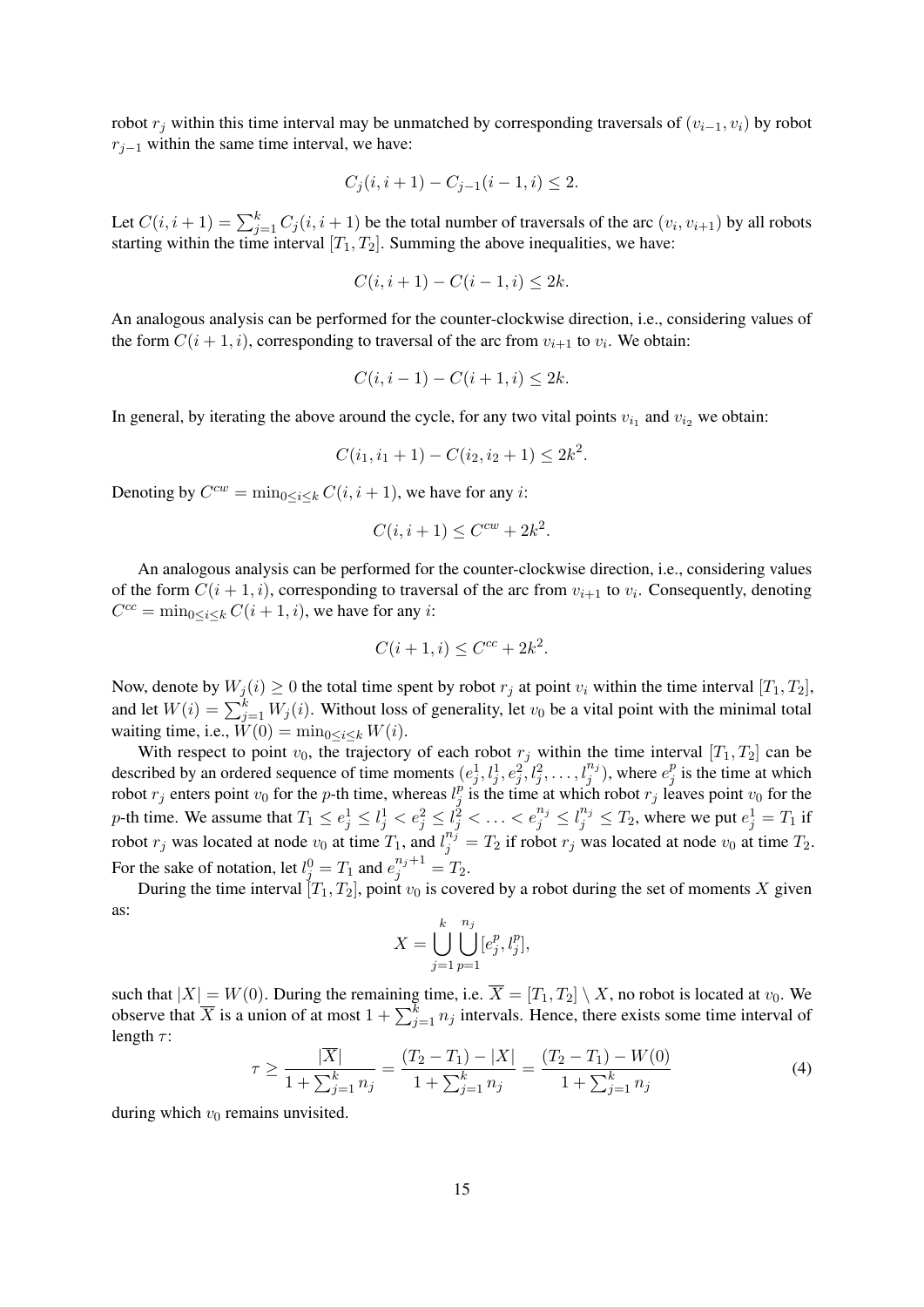Notice that each robot  $r_j$  leaves point  $v_0$  at least  $n_j - 1$  times in the time interval  $[T_1, T_2]$ , going towards either point  $v_1$  or point  $v_k$ . Thus, we have:

$$
C(0,1) + C(0,k) \ge \sum_{j=1}^{k} (n_j - 1) = \sum_{j=1}^{k} n_j - k.
$$

Taking into account that  $C(0, 1) \leq C^{cw} + 2k^2$  and  $C(0, k) \leq C^{cc} + 2k^2$ , we have:

$$
\sum_{j=1}^{k} n_j \le C^{cw} + C^{cc} + 4k^2 + k. \tag{5}
$$

Moreover, since each arc of the cycle is traversed in either direction a total of at least  $C^{cw} + C^{cc}$  times, the total distance covered by all the robots is at least  $C^{cw} + C^{cc}$ . Thus, the total time of movement of all k robots within the time interval  $[T_1, T_2]$  is at least  $C^{cw} + C^{cc}$ , and we have the following inequality:

$$
C^{cw} + C^{cc} + \sum_{i=0}^{k} W(i) \le k(T_2 - T_1)
$$
  

$$
C^{cw} + C^{cc} \le k(T_2 - T_1) - (k+1)W(0).
$$
 (6)

Combining inequalities (4), (5), and (6), we obtain:

$$
\tau \ge \frac{(T_2 - T_1) - W(0)}{k(T_2 - T_1) - (k+1)W(0) + 4k^2 + k + 1} \ge \frac{1}{k + \frac{4k^2 + k + 1 - W(0)}{(T_2 - T_1) - W(0)}} \ge \frac{1}{k + \frac{4k^2 + k + 1}{(T_2 - T_1) - (4k^2 + k + 1)}} > \frac{1}{k} - \frac{4k^2 + k + 1}{(T_2 - T_1) - (4k^2 + k + 1)}.
$$

In the above, we assumed that  $(T_2 - T_1) - W(0) > 0$ , i.e., there cannot be a robot covering  $v_0$  throughout the time interval  $[T_1, T_2]$ . This is true, since otherwise, taking into account that  $W(i) \geq W(0)$  for all  $1 \leq i \leq k$ , all  $k + 1$  points would have to be covered by a robot throughout  $[T_1, T_2]$ , and there are only k robots, a contradiction.

Now, suppose that  $T_2$  is chosen to be sufficiently large so that  $\frac{4k^2+k+1}{(T_2-T_1)-(4k^2-1)}$  $\frac{4k^2+k+1}{(T_2-T_1)-(4k^2+k+1)} < \frac{\epsilon}{2}$  $\frac{\epsilon}{2}$ . We then have  $\tau \geq \frac{1}{k} - \frac{\epsilon}{2}$  $\frac{\epsilon}{2}$ , and so there exists a vital point on the cycle such that the time between some two successive visits of robots following A' to this point is greater than  $\frac{1}{k} - \frac{\epsilon}{2}$  $\frac{\epsilon}{2}$ . This completes the proof of Lemma 3.5.  $\Box$ 

#### Proof of Lemma 3.6

**Proof.** Let  $(v_0, v_1, \ldots, v_{2k})$  be  $2k + 1$  vital points chosen in accordance with the assumptions of the lemma. For the proof of the lower bound, we introduce the concept of a *shadow robot*, which can be seen as an auxiliary robot which temporarily appears in the system and assists robots in their patrolling task. More precisely, given a strategy  $A$ , consider the trajectory of a robot  $r_j$ . Suppose that the robot leaves a vital point  $v_i$  at some time  $t_a$ , moves to an adjacent vital point  $v_{i_1} \in \{v_{i-1}, v_{i+1}\}\$  and then returns to point  $v_i$  at time  $t_b$ , without encountering any other vital points within the interval  $[t_a, t_b]$ . We say that a shadow robot  $r_j^{i*}$  is created at time  $t_a$  at point  $v_i$ , waits at  $v_i$  protecting it until time  $t_b$ , and then disappears. The addition of such a shadow robot, obviously, cannot increase the idleness of the strategy.

Observe that one robot can create at most two shadow robots at a time: when  $r_j$  is located anywhere within a closed arc  $[v_i, v_{i+1}]$ , then it may only have the shadow robots  $r_j^{i*}$  and  $r_j^{(i+1)*}$  $j^{(i+1)*}$ . Robot  $r_j$  and its shadow robots can wait at not more than two vital points simultaneously.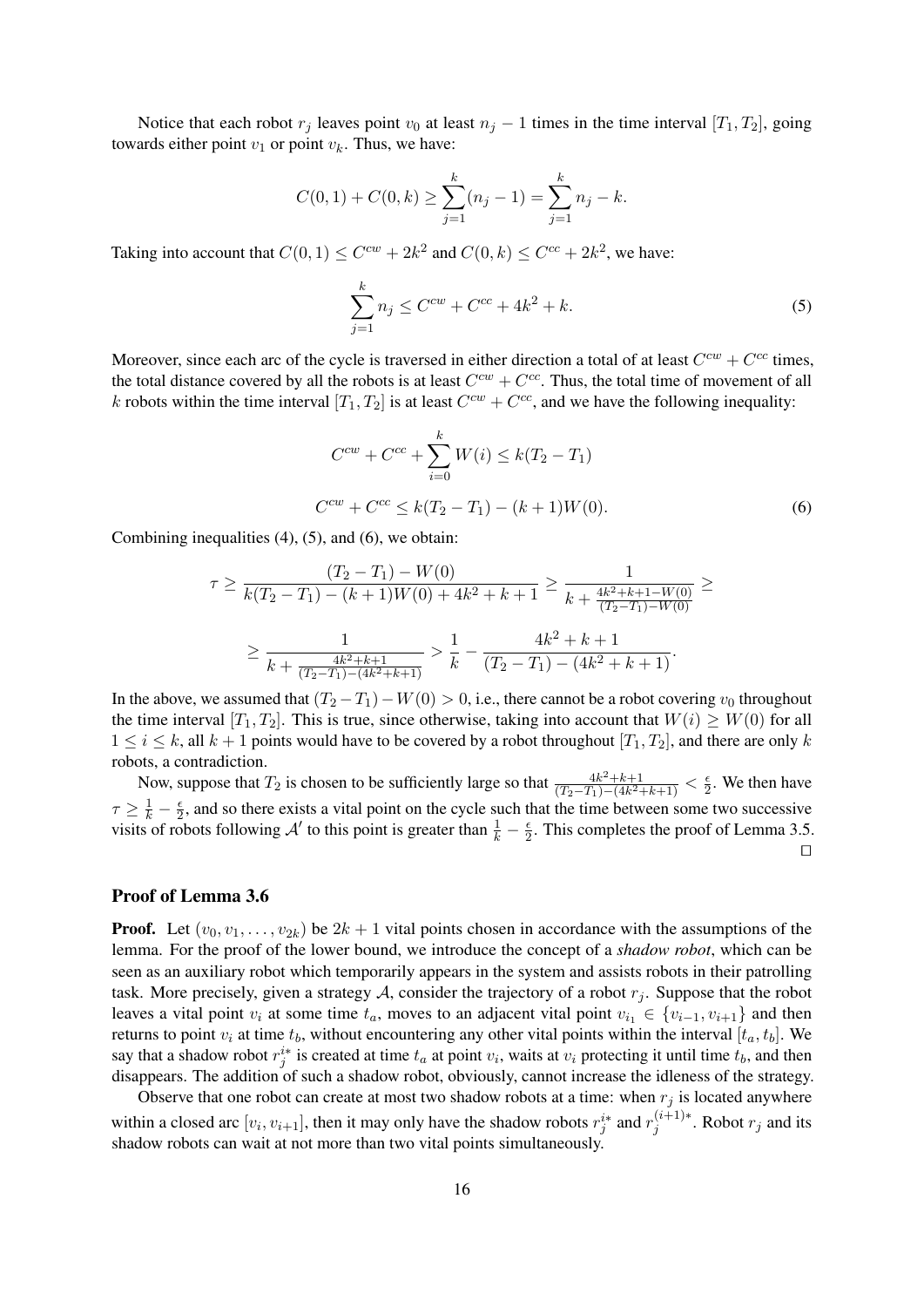Will show that the claim holds even if  $\{v_0, v_1, \ldots, v_{2k}\}$  are the only vital points of the cycle. The rest of the proof proceeds analogously to the proof of Lemma 3.5, subject to the inclusion of shadow robots in the team of robots patrolling the terrain. Once again, for a fixed  $\epsilon > 0$ , we modify the trajectories of the robots, converting any strategy  $A$  into another strategy  $A'$  fulfilling the following properties:

- (i) if a robot following  $A'$  leaves some vital point  $v_i$ , then it does not reenter this vital point before reaching some other vital point first (namely,  $v_{i-1}$  or  $v_{i+1}$ ),
- (ii) no two robots following  $A'$  ever meet each other or the shadow robots of other robots,
- (iii) if a point P is visited by a robot following strategy A at time t, then it is visited by a robot or shadow robot following strategy A' within the interval  $[t - \frac{\epsilon}{4}]$  $\frac{\epsilon}{4}$ ,  $t + \frac{\epsilon}{4}$  $\frac{\epsilon}{4}$ .

From now on we consider robots  $(r_1, r_2, \ldots, r_k)$  and their shadow robots following  $\mathcal{A}'$ , only, and proceed to perform a modification of the proof of Lemma 3.5 which takes shadow robots into account.

Suppose that  $I(A') < 1/k - \epsilon$ . We will call a traversal of the directed arc  $(v_i, v_{i+1})$  by robot  $r_j$ *shadowless* if after arriving at  $v_{i+1}$ , the next vital point visited by robot  $r_i$  is  $v_{i+2}$  (not  $v_i$ ). Equivalently, a traversal of arc  $(v_i, v_{i+1})$  is shadowless if  $r_j$  does not leave its shadow robot  $r_j^{i*}$  at  $v_i$  during this traversal.

Fix a time interval  $[T_1, T_2]$ . For all  $0 \le i \le 2k$ , we will denote by  $C_j(i, i + 2)$  the number of shadowless traversals of the directed arc  $(v_i, v_{i+1})$  by robot  $r_j$  starting in this time interval. Suppose that robot  $r_j$  initiates a shadowless traversal at some time t. Since  $dist(v_i, v_{i+2}) > \frac{1}{2l}$  $\frac{1}{2k}$  by assumption, we have that the next visit of this robot to  $v_i$  takes place after time  $t + 1/k > t + \overline{I(A')}$ . Since  $v_i$  is not occupied by a shadow robot, the robot  $r_{j-1}$  must arrive at point  $v_i$  at some time  $t' \in (t, t + 1/k)$ . The previous vital point occupied by robot  $r_{j-1}$  before t' must have been  $v_{i-1}$ . Before that, the robot cannot have occupied vital point  $v_i$ , since then, during its traversal from  $v_i$  to  $v_{i-1}$  and back to  $v_i$ , the shadow robot  $r_{j-1}^{i*}$  would have existed at  $v_i$ . This shadow robot must have met robot  $r_i$  at point  $v_i$  at time  $t$ , which contradicts the assumption that robots and shadow robots do not meet. It follows that before arriving at  $v_{i-1}$  robot  $r_{i-1}$  must have been located at  $v_{i-2}$ . Thus, robot  $r_{i-1}$  was performing a shadowless traversal of  $(v_{i-2}, v_{i-1})$ . This traversal counts towards  $C_{j-1}(i-2, i)$  if robot  $r_j$  left  $v_{i-2}$ within the interval  $[T_1, T_2]$ . Following the reasoning from Lemma 3.5, we obtain the following bound:

$$
C_j(i, i+2) - C_{j-1}(i-2, i) \le 2.
$$

Summing the above inequalities over all robots, and performing the analysis for the counter-clockwise direction we have:

$$
C(i, i + 2) - C(i - 2, i) \le 2k.
$$
  

$$
C(i, i - 2) - C(i + 2, i) \le 2k.
$$

Since the number of points  $2k + 1$  is odd, by iterating the above around the cycle at most  $2k$  times in one direction, for any two vital points  $v_{i_1}$  and  $v_{i_2}$  we obtain:

$$
C(i_1, i_1 + 2) - C(i_2, i_2 + 2) \le 2k^2.
$$
  

$$
C(i_1, i_1 - 2) - C(i_2, i_2 - 2) \le 2k^2.
$$

Denoting  $C^{cw} = \min_{0 \le i \le 2k} C(i, i + 2)$  and  $C^{cc} = \min_{0 \le i \le 2k} C(i + 2, i)$ , we have for any *i*:

$$
C(i, i+2) \le C^{cw} + 2k^2.
$$
  

$$
C(i+2, i) \le C^{cc} + 2k^2.
$$

Now, denote by  $W_j(i) \ge 0$  the total time spent by robot  $r_j$  at point  $v_i$  and by its shadow  $r_j^{i*}$  within the time interval  $[T_1, T_2]$ , and let  $W(i) = \sum_{j=1}^{k} W_j(i)$ . Without loss of generality, let  $v_0$  be a vital point with the minimal total waiting time, i.e.,  $\tilde{W}(0) = \min_{0 \le i \le 2k} W(i)$ .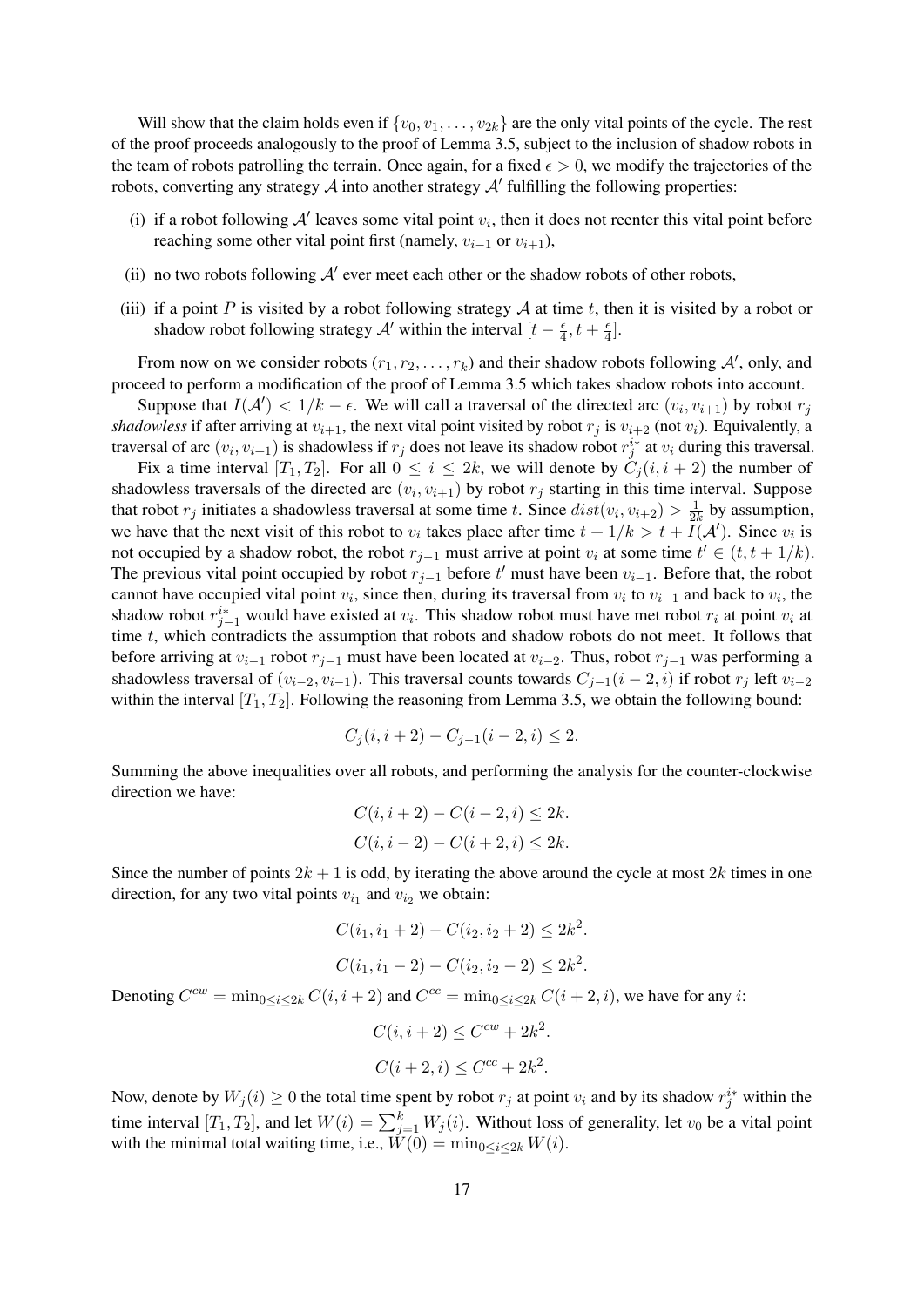With respect to point  $v_0$ , the trajectory of each robot  $r_j$  within the time interval  $[T_1, T_2]$  can be described by an ordered sequence of time moments  $(e_j^1, l_j^1, e_j^2, l_j^2, \ldots, l_j^{n_j})$ , where  $e_j^p$  $j<sup>p</sup>$  is the time at which robot  $r_j$  enters point  $v_0$  for the p-th time after a shadowless traversal (of arc  $(v_{2k-1}, v_2k)$  or  $(v_2, v_1)$ ), whereas  $l_i^p$  $_j^p$  is the time at which robot  $r_j$  leaves point  $v_0$  starting its p-th shadowless traversal (of arc  $(v_0, v_1)$  or  $(v_0, v_{2k})$ ). We assume that  $T_1 \le e_j^1 \le l_j^1 < e_j^2 \le l_j^2 < \ldots < e_j^{n_j} \le l_j^{n_j} \le T_2$ , and make the same boundary assumptions as in the proof of Lemma 3.5.

During the time interval  $[T_1, T_2]$ , point  $v_0$  is covered by some robot or some shadow robot during the set of moments  $X$  given as:

$$
X = \bigcup_{j=1}^k \bigcup_{p=1}^{n_j} [e_j^p, l_j^p],
$$

such that  $|X| = W(0)$ . During the remaining time, i.e.  $\overline{X} = [T_1, T_2] \setminus X$ , no robot and no shadow robot is located at  $v_0$ . We observe that  $\overline{X}$  is a union of at most  $1 + \sum_{j=1}^{k} n_j$  intervals. Hence, there exists some time interval of length  $\tau$  during which point  $v_0$  remains unvisited, lower-bounded by an inequality of the same form as  $(1)$ :

$$
\tau \ge \frac{|\overline{X}|}{1 + \sum_{j=1}^k n_j} = \frac{(T_2 - T_1) - |X|}{1 + \sum_{j=1}^k n_j} = \frac{(T_2 - T_1) - W(0)}{1 + \sum_{j=1}^k n_j} \tag{7}
$$

Notice that each robot  $r_j$  leaves point  $v_0$  at least  $n_j - 1$  times in the time interval  $[T_1, T_2]$ , embarking on a shadowless traversal of the arc either to point  $v_1$  (and then to  $v_2$ ) or to point  $v_{2k}$  (and then to  $v_{2k-1}$ ). Thus, we have:

$$
C(0,2) + C(0, 2k - 1) \ge \sum_{j=1}^{k} (n_j - 1) = \sum_{j=1}^{k} n_j - k.
$$

Taking into account that  $C(0, 2) \leq C^{cw} + 2k^2$  and  $C(0, 2k - 1) \leq C^{cc} + 2k^2$ , we have:

$$
\sum_{j=1}^{k} n_j \le C^{cw} + C^{cc} + 4k^2 + k. \tag{8}
$$

For any robot  $r_j$ , we trace its trajectory within the time interval  $[T_1, T_2]$ , looking at the number of shadow robots in time. At any time,  $r_j$  and its shadow robots may be waiting at at most two vital points in total. Moreover, suppose that  $r_j$  embarks on a shadowless traversal of some arc  $(v_i, v_{i+1})$ , leaving  $v_i$  at some moment of time t, arriving at  $v_{i+1}$  not earlier than at time  $t + dist(v_i, v_{i+1})$ . Then, throughout the time interval  $[t, t + dist(v_i, v_{i+1})]$ , robot  $r_j$  can have at most one shadow located at  $v_{i+1}$ . Suppose this shadow robot  $r_i^{(i+1)*}$  $j_j^{(i+1)*}$  exists. Then, the last traversal of  $r_j$  preceding time t must have been one of the arc  $(v_{i+1}, v_i)$ , and not shadowless. Tracing back in time the zig-zags of robot  $r_j$  between points  $v_i$ ,  $v_{i+1}$ , during which it had shadows at both  $v_i$  and  $v_{i+1}$ , we come back to the earliest traversal of arc  $(v_i, v_{i+1})$  (or possibly arc  $(v_{i+1}, v_i)$ , directly after the robot's arrival from  $v_{i-1}$  (respectively, from  $v_{i+2}$ ). During this traversal, of duration at least  $dist(v_i, v_{i+1})$ , robot  $r_j$  had precisely one shadow located at  $v_i$  (respectively, at  $v_{i+1}$ ). In summary, we have shown that during every shadowless traversal of arc  $(v_i, v_{i+1})$ , robot  $r_j$  either has no shadow, or it has exactly 1 shadow and we can associate with this traversal another time period of length  $dist(v_i, v_{i+1})$  during which it has exactly 1 shadow (with no overlap of time periods). The same argument applies for the counter-clockwise direction. Thus, we obtain a bound on the total waiting time of robot  $r_i$  and its shadows:

$$
\sum_{i=0}^{2k} W_j(i) \le 2(T_2 - T_1) - 2\sum_{i=0}^{2k} (C_j(i, i+2) + C_j(i+1, i-1) - 2) dist(v_i, v_{i+1}),
$$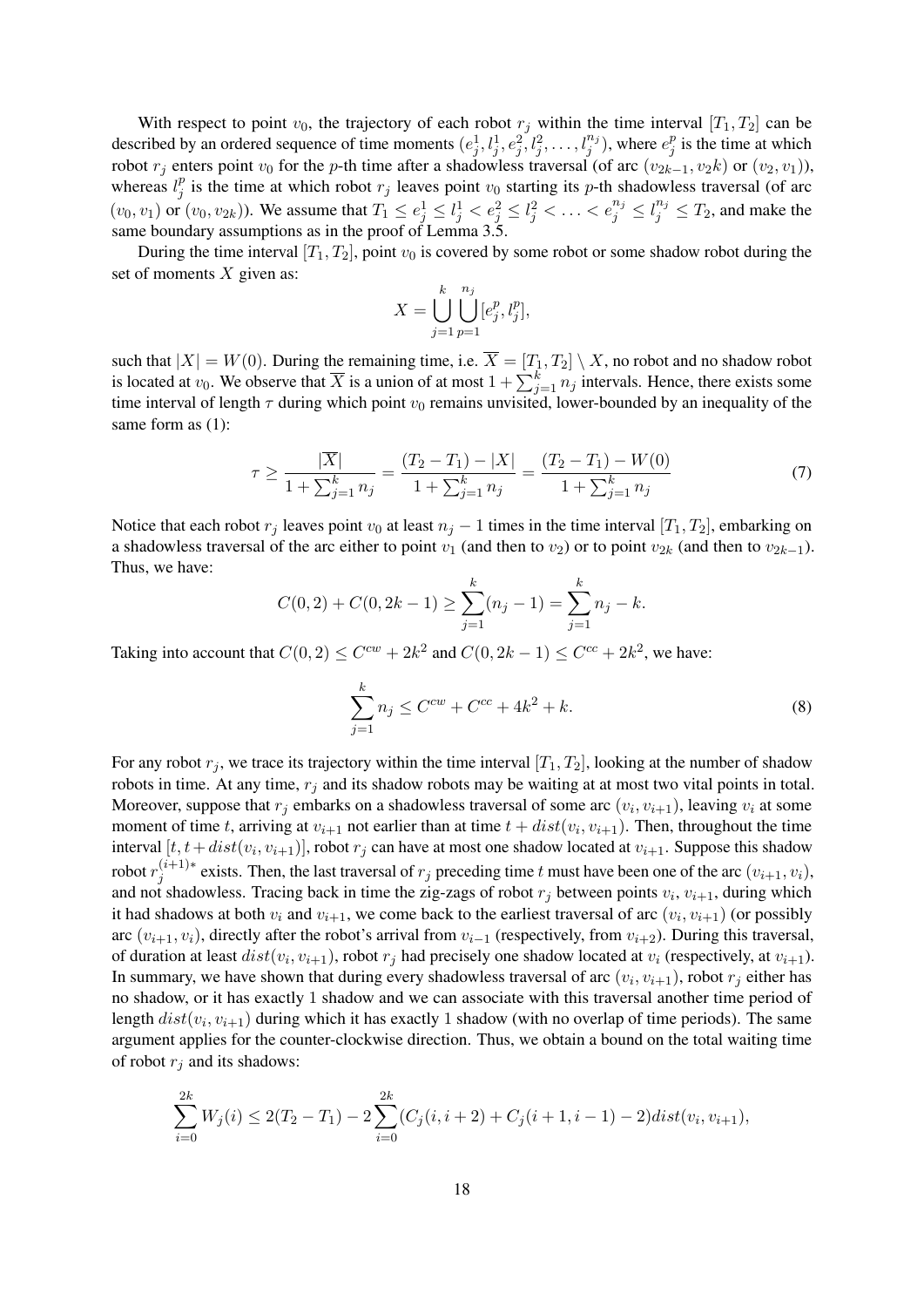where the constant is subtracted from  $C_j$  to account for boundary conditions around times  $T_1$  and  $T_2$ . Summing over all  $k$  robots we obtain:

$$
\sum_{i=0}^{2k} W(i) \le 2k(T_2 - T_1) - 2\sum_{i=0}^{2k} (C(i, i+2) + C(i+1, i-1) - 2) dist(v_i, v_{i+1}).
$$

Taking into account that the circumference of the cycle is 1 and that  $W(0)$  is the minimum of all  $W(i)$ , we have:

$$
W(0) \le \frac{1}{2k+1} \sum_{i=0}^{2k} W(i) \le \frac{2k(T_2 - T_1) - 2(C^{cc} + C^{cw}) + 4}{2k+1}.
$$

and finally:

$$
C^{cc} + C^{cw} < k(T_2 - T_1) - (k + \frac{1}{2})W(0) + 2. \tag{9}
$$

(compare inequality (3)). Combining inequalities (7), (8), and (9), we obtain:

$$
\tau \ge \frac{(T_2 - T_1) - W(0)}{k(T_2 - T_1) - (k + \frac{1}{2})W(0) + 4k^2 + k + 3} \ge \frac{1}{k + \frac{1}{2} \frac{2(4k^2 + k + 3) - W(0)}{(T_2 - T_1) - W(0)}} \ge \frac{1}{k + \frac{4k^2 + k + 3}{(T_2 - T_1) - 2(4k^2 + k + 3)}} > \frac{1}{k} - \frac{4k^2 + k + 3}{(T_2 - T_1) - 2(4k^2 + k + 3)}.
$$

In the above, we assumed that  $(T_2 - T_1) - W(0) > 0$ , i.e., there cannot be a robot covering  $v_0$  throughout the time interval  $[T_1, T_2]$ . This is true, since otherwise, taking into account that  $W(i) \geq W(0)$  for all  $1 \leq i \leq k$ , all  $2k+1$  points would have to be covered by a robot or its shadow robot throughout  $[T_1, T_2]$ , and there are at most  $2k$  robots and shadow robots in total at any time, a contradiction.

Now, suppose that  $T_2$  is chosen to be sufficiently large so that  $\frac{4k^2+k+3}{(T_2-T_1)-2(4k^2)}$  $\frac{4k^2+k+3}{(T_2-T_1)-2(4k^2+k+3)}<\frac{\epsilon}{2}$  $\frac{\epsilon}{2}$ . We then have  $\tau \geq \frac{1}{k} - \frac{\epsilon}{2}$  $\frac{\epsilon}{2}$ , and so there exists a vital point on the cycle such that the time between some two successive visits of robots following  $A'$  to this point is greater than  $\frac{1}{k} - \frac{\epsilon}{2}$  $\frac{\epsilon}{2}$ . This completes the proof of the lemma.  $\Box$ 

#### Proof of Lemma 4.1

**Proof.** We first show that our recursive procedure performs verification correctly. In the proof we use induction on k. More precisely, we assume inductively that for any  $1 \leq l < k$  and  $q \in C$  the call  $TestLidSize(l, d, q)$  verifies whether one can cover all valid points in the interval  $[q, e_n]$  using l lids of length d.

Consider the call  $TestLi dSize(k, d, p)$  in which the first lid is chosen to cover all vital points in [p, p + d]. A further recursive call  $TestLidSize(k-1, d, p^*)$  verifies whether the remaining  $k-1$  lids suffice to cover all valid points in  $[p^*, e_n]$ , where  $p^* = \inf \{ \text{vital } p' \in C = [p + d, e_n] : p' > p + d \}.$  By the inductive assumption on  $k$ , we know that this call provides the correct answer. And if this answer is positive, i.e., the vital points in  $[p^*, e_n]$  can be covered by  $k-1$  lids we conclude that all vital points in [p, e<sub>n</sub>] (formed of vital points in [p, p + d] and [p<sup>\*</sup>, e<sub>n</sub>]) can be covered by k lids. Alternatively, if  $k-1$ lids are insufficient to cover vital points  $[p^*, e_n]$  the extra lid that covers vital points in  $[p, p + d]$  is of no use for valid points in  $[p^*, e_n]$  since the left endpoint of this lid must be aligned with p. Thus in this case, as expected, the answer computed by  $TestLidSize(k, d, p)$  is also negative.

The time complexity  $O(\min\{n, k \log n\})$  is dominated by computation of  $p^*$  at most k times, see line 3. If  $p + d$  is vital and  $(p + d) \neq e_j$ , for any  $1 \leq j < n$ ,  $p^*$  can be computed in constant time. Otherwise, we either use binary search on points  $b_1, \ldots, b_n$  to find  $p^*$  imposing complexity  $O(k \log n)$  or we search through this list of points in time  $O(n)$ .